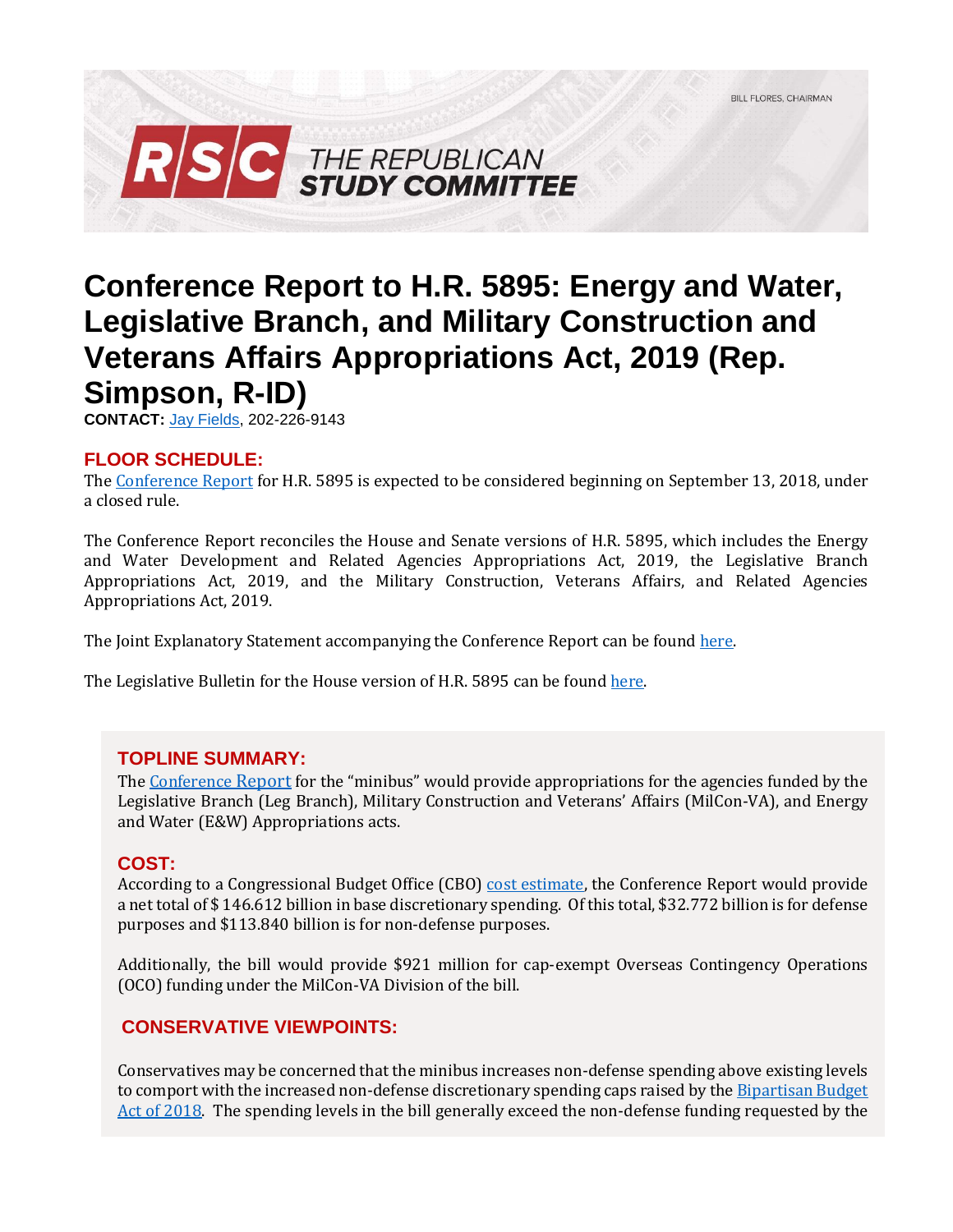President's budget, particularly to programs contained in the Energy & Water Appropriations, Act. Many conservatives have indicated that the reason they voted in favor of the BBA2018 was to boost military funding, and opposed the non-defense increase. Some conservatives may believe that consideration of the Department of Defense appropriations bill should be prioritized before consideration of non-defense appropriations measures.

Some conservatives may prefer to consider appropriations bills separately, rather than grouped in minibuses or omnibuses. President Trump, after signing the FY 2018 Omnibus into law on March 23, 2018, [stated](https://www.bloomberg.com/news/articles/2018-03-23/trump-says-he-s-signed-spending-bill-reversing-his-veto-threat): "I would never sign another bill like this again." Other conservatives may believe that consideration of individual bills is less preferable because it would require conservatives to vote multiple times on bills with increased non-defense discretionary spending levels and that consideration of minibuses could make it easier to enact appropriations bills into law.

Some conservatives may be concerned that it appears that all conservative policy riders adopted by the House as amendments during floor consideration were not included in the final bill such as those related to purchasing heavy water from Iran, converted cropland, and the social cost of carbon.

Some conservatives may be concerned that the Energy & Water division of the Conference Report does not prohibit funds to be used to stop Yucca Mountain from being used as a repository. It also does not repeal the EPA/Army Corp's WOTUS rule. The House bill did both.

Some conservatives may be concerned that the Conference Report would provide no funding to implement the **[President's proposal](https://www.performance.gov/GovReform/Reform-and-Reorg-Plan-Final.pdf#page=32)** to move the Army Corps' of Engineer's Civil Works program out of the Corps with navigation going to the Transportation Department for infrastructure grants and all other accounts going to the Interior Department. The proposal was made as part of a package of agency reforms and reorganization recommendations titled "[Delivering Government Solutions in the 21](https://www.performance.gov/GovReform/Reform-and-Reorg-Plan-Final.pdf)<sup>st</sup> [Century](https://www.performance.gov/GovReform/Reform-and-Reorg-Plan-Final.pdf)", many of which have been applauded by conservatives.

Conservatives may be concerned that unlike the House bill, the Conference Report would not permanently prohibit the Army Corps from adopting or enforcing any regulations that ban individuals from possessing a firearm at a Corps project.

Some conservatives may be concerned that the Energy & Water division of the bill would provide \$13.472 billion for energy programs within the Department of Energy (\$5 billion above the president's budget request). This funding would go toward dozens of programs that [the RSC budget would](https://rsc-walker.house.gov/sites/republicanstudycommittee.house.gov/files/wysiwyg_uploaded/RSC%20Budget%20FY2019%20-%20Narrative%20-%20FINAL.PDF#page=127)  [eliminate,](https://rsc-walker.house.gov/sites/republicanstudycommittee.house.gov/files/wysiwyg_uploaded/RSC%20Budget%20FY2019%20-%20Narrative%20-%20FINAL.PDF#page=127) and many conservatives believe should not be funded by the federal government and should be left to the private sector.

Some conservatives may be pleased the Conference Report provides discretionary funding for the VA MISSION Act which establishes a permanent community care program for veterans which would be funded by discretionary appropriations subjected to the spending caps rather than through mandatory spending (as the VA Choice Act was).

Some conservatives may be pleased that the Legislative Branch division would no longer provide funding for former Speakers of the House.

Some conservatives may be concerned that the Legislative Branch division would give House leadership offices a \$3 million increase (spread among seven offices) whereas rank-and-file office MRAs would receive an increase of less than \$11 million (spread among 441 members, delegates, and resident commissioner).

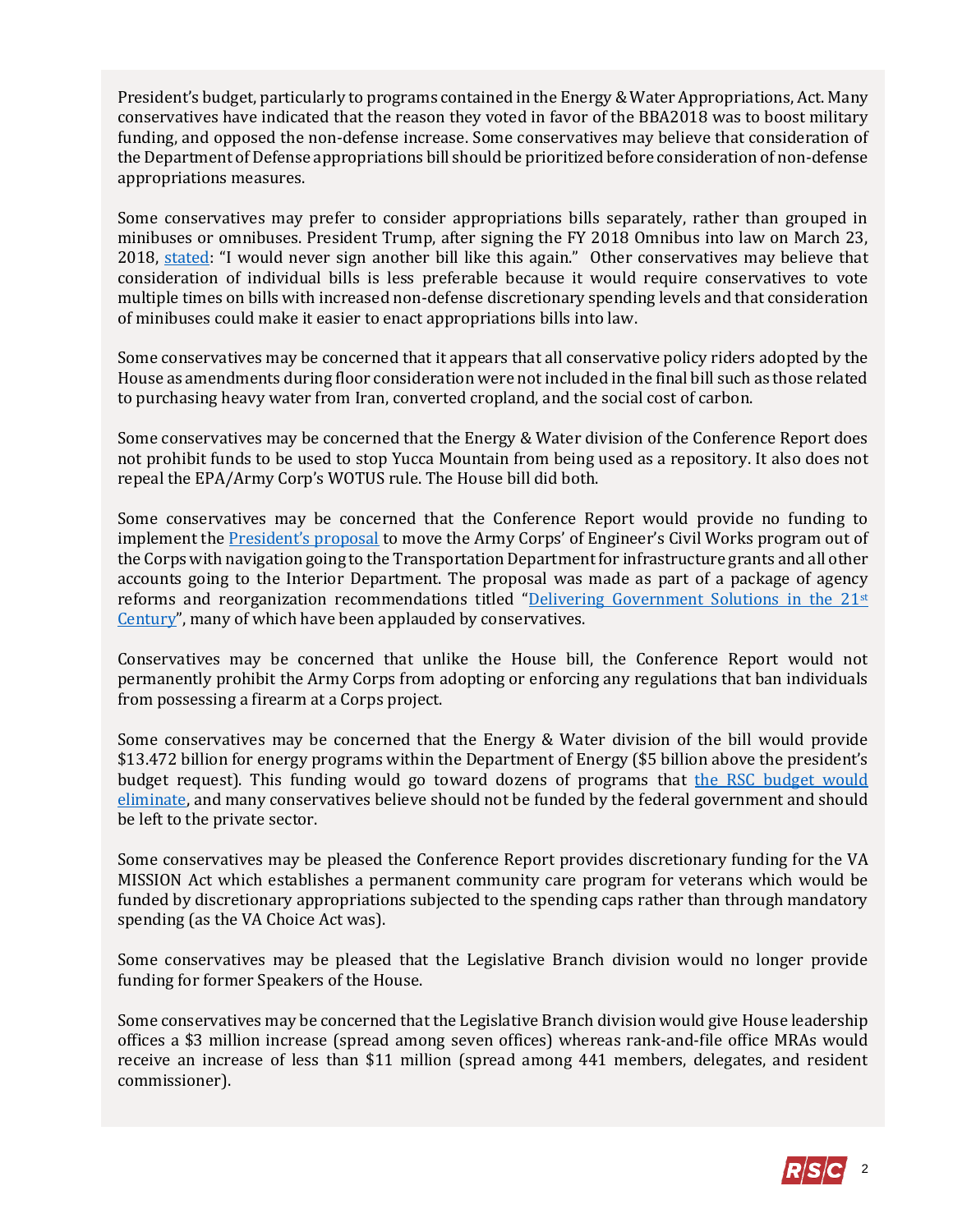Some conservatives may be concerned this division would fund the Stennis Center, and Open World Leadership Center, two programs the at the [RSC Budget has proposed to eliminate.](https://rsc-walker.house.gov/sites/republicanstudycommittee.house.gov/files/wysiwyg_uploaded/RSC%20Budget%20FY2019%20-%20Narrative%20-%20FINAL.PDF#page=139)

- **Expand the Size and Scope of the Federal Government?** Yes, the bill would increase spending above current levels.
- **Encroach into State or Local Authority?** Some conservatives may believe that some of the programs funded by the bill encroach into state and local authority.
- **Delegate Any Legislative Authority to the Executive Branch?** No.
- **Contain Earmarks/Limited Tax Benefits/Limited Tariff Benefits?** No, according to the Committee Reports for the underlying bills.

# **DETAILED SUMMARY AND ANALYSIS:**

# **Division A: Energy and Water Development And Related Agencies Appropriations Act, 2019**

The House Committee Report for the FY 2019 Energy And Water Appropriations Act can be found [here.](https://www.gpo.gov/fdsys/pkg/CRPT-115hrpt697/pdf/CRPT-115hrpt697.pdf) The Senate Committee Report for the FY 2019 Energy And Water Appropriations Act can be foun[d here.](https://www.congress.gov/115/crpt/srpt258/CRPT-115srpt258.pdf)

**Columbia River Spillover**: The bill [would not block](https://subscriber.politicopro.com/budget/whiteboard/2018/09/minibus-stops-short-of-overturning-dam-decision-1896032) a 9<sup>th</sup> Circuit Court of Appeals federal judicial decision requiring that dams on the Columbia and Snake rivers provide for "spill over" for the purpose of protecting fish that live in the Columbia and Snake rivers. According to the Joint Explanatory Statement, "Many conferees have grave concerns about judicial interference in the operation of the hydroelectric dams on the Columbia and Snake Rivers." Additionally, it notes, "Spilling at this increased level can threaten the reliability of the federal power and transmission systems and result in impacts to transportation and barging systems, flood control capabilities, and irrigation systems. Additionally, some scientific studies warn that increased gas levels stemming from the spill ordered by the decision could in fact harm the very fish species the Biological Opinion was developed to protect."

**Dam Removal**: According to the Joint Explanatory Statement, no specific funds for unauthorized federal dam removal are included for any agency funded in the Conference Report.

**Army Corps of Engineers Consolidation**: Conservatives may be concerned that the Conference Report would provide no funding to implement the [President's propo](https://www.performance.gov/GovReform/Reform-and-Reorg-Plan-Final.pdf#page=32)sal to move the Army Corps' of Engineer's Civil Works program out of the Corps with navigation going to the Transportation Department for infrastructure grants and all other accounts going to the Interior Department. The proposal was made as part of a package of agency reforms and reorganization recommendations titled "[Delivering Government Solutions in the 21](https://www.performance.gov/GovReform/Reform-and-Reorg-Plan-Final.pdf)st [Century](https://www.performance.gov/GovReform/Reform-and-Reorg-Plan-Final.pdf)", many of which have been applauded by conservatives.

| <b>FY18</b><br><b>Enacted</b> | <b>FY19</b><br>President<br><b>Request</b> | <b>FY19</b><br><b>House</b><br>Level | <b>FY19</b><br>Conference | <b>FY19 Conf</b><br>$vs$ FY19<br>House | <b>FY19 Conf</b><br><b>vs FY18</b><br><b>Enacted</b> | <b>FY19 Conf</b><br>vs President |
|-------------------------------|--------------------------------------------|--------------------------------------|---------------------------|----------------------------------------|------------------------------------------------------|----------------------------------|
| 43,200                        | 36,526                                     | 44,700                               | 44,640                    | -60                                    | $+1,440$                                             | $+8.114$                         |

# **Overall Spending**

*Net Total Discretionary in Thousands of Dollars*

The FY 2019 Energy And Water Appropriations Act provides a total of \$44.64 billion, a level that is \$1.44 billion above the FY 2018 enacted level, \$60 million below the House bill, and \$8.114 billion above the requested level.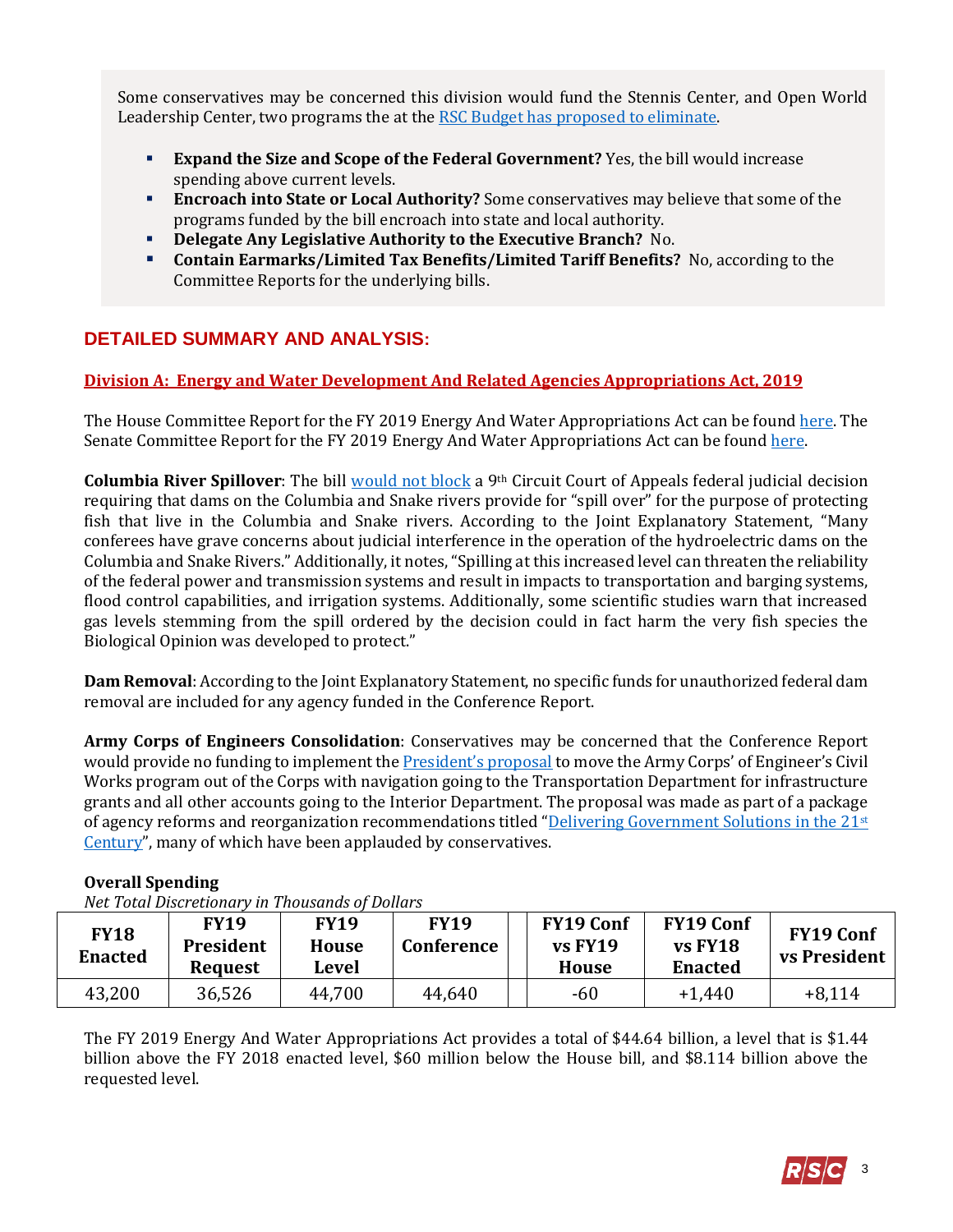Within this total, \$22.44 billion is for defense purposes (\$548 million above the President's request) and \$22.2 billion for non-defense purposes (\$7.565 billion above the President's request).

# **Title I: Corps of Engineers – Civil**

| <b>FY18</b><br><b>Enacted</b> | <b>FY19</b><br>President<br>Request | <b>FY19</b><br><b>House</b><br>Level | <b>FY19</b><br><b>Conference</b> | <b>FY19 Conf</b><br><b>vs FY19</b><br><b>House</b> | <b>FY19 Conf</b><br><b>vs FY18</b><br><b>Enacted</b> | <b>FY19 Conf</b><br><b>vs President</b> |
|-------------------------------|-------------------------------------|--------------------------------------|----------------------------------|----------------------------------------------------|------------------------------------------------------|-----------------------------------------|
| 6,827,000                     | 4,784,583                           | 7,278,000                            | 6,998,500                        | $-279,500$                                         | $+171.500$                                           | $+2,213,917$                            |

*Net Total Discretionary in Thousands of Dollars*

The Army Corps of Engineers would be appropriated \$6.999 billion, a level that is \$2.214 billion above the president's budget request, \$279.5 million below the House level, and \$171.5 million above the FY 2018 enacted level.

[Harbor Maintenance Trust Fund](https://fas.org/sgp/crs/misc/R43222.pdf) (HMTF): The House bill would have provided an estimated \$1.6 billion for HMTF-reimbursable activities. The Senate bill would have provided \$1.528 billion, and the President's Budget requested \$965 million. The spending target established in WRRDA for FY 2019 is \$1,442,000,000.

The Conference Report does not specify a specific dollar amount for HMTF-reimbursable activities. These activities are spread across a number of Corps accounts, namely the Construction, Operation & Maintenance, and Mississippi River & Tributary accounts.

The HMTF receives revenue from taxes on waterborne cargo and on cruise ship passengers.

**New Starts**: The Conference Report provides funding for six new study starts and five new construction starts.

**Additional Funding for Ongoing Work**: The Conference Report provides additional funding for authorized projects not specifically included in the president's budget request in the accounts that fund ongoing Corps work.

The administration is given authority to allocate these funds to a project if: (1) it has received funding, other than through a reprogramming, in at least one of the previous three fiscal years; (2) it was previously funded and could reach a significant milestone or produce significant outputs in FY 2019; or, (3) it is selected as one of the new starts allowed by the bill. The Corps is required to submit a work plan within 60 days of enactment. These allocations allow the Congress to fund projects in addition to just those included in the president's budget, while staying compliant with the earmark ban, because the Conference Report does not specify which projects should be supported with these funds.

**Investigations**: The Investigations Account is appropriated \$125 million, a level that is \$43 million above the president's budget request, \$4.2 million below the House level, and \$2 million above the FY 2018 enacted level. This account funds studies to determine the need for and feasibility of Corps projects as well as preconstruction engineering and design. The specific projects that are funded can be found [here](https://docs.house.gov/billsthisweek/20180910/Joint%20Statement.pdf#page=12) in the Joint Explanatory Statement.

**Construction**: The Construction Account is appropriated \$2.183 billion, a level that is \$1.31 billion above the president's budget request, \$140 million below the House level, and \$98 million above the FY 2018 enacted level. This account funds the construction and major rehabilitation of water infrastructure projects. The specific projects that are funded can be foun[d here](https://docs.house.gov/billsthisweek/20180910/Joint%20Statement.pdf#page=18) in the Joint Explanatory Statement.

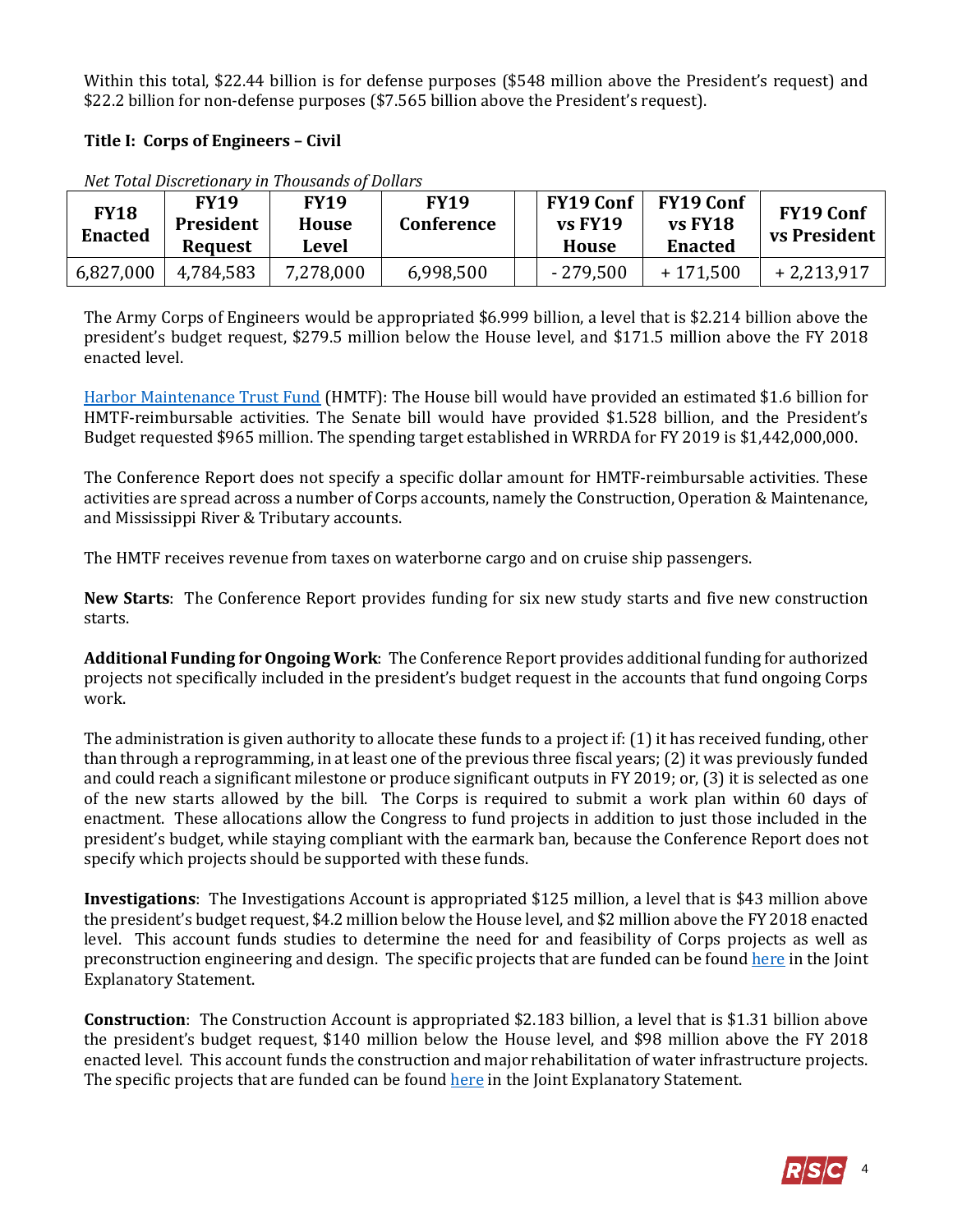It should be noted however that, as noted in both the [House](https://www.congress.gov/115/crpt/hrpt697/CRPT-115hrpt697.pdf#page=11) and [Senate](https://www.congress.gov/115/crpt/srpt258/CRPT-115srpt258.pdf#page=7) Committee Reports, "The fiscal year 2019 budget request for the Corps proposed numerous structural changes, including creation of two new accounts—Harbor Maintenance Trust Fund and Inland Waterways Trust Fund—and the shifting of various studies and projects between accounts. The Committee rejects all such proposed changes and instead recommends funding for the requested studies and projects in the accounts in which funding has traditionally been provided." These activities are spread across a number of Corps accounts, namely the Construction, Operation & Maintenance, and Mississippi River & Tributary accounts. This approach was rejected in the Joint Explanatory Statement.

**Mississippi River and Tributaries**: The Mississippi River and Tributaries Account is appropriated \$368 million, a level that is \$123 million above the president's budget request, \$62 million below the House level, and \$57 million below the FY 2018 enacted level. This account funds planning, construction, and operations and maintenance of flood control projects in the lower Mississippi River Valley. The specific projects that are funded can be found in the [Joint Explanatory Statement.](https://docs.house.gov/billsthisweek/20180910/Joint%20Statement.pdf#page=26)

**Operation and Maintenance**: The Operation and Maintenance Account is appropriated \$3.739 billion, a level that is \$1.663 billion above the president's budget request, \$81.5 million below the House level, and \$110 million above the FY 2018 enacted level. This account funds activities such as dredging, repair, aquatic plant control, monitoring of completed projects, removal of sunken vessels, and the collection of waterborne commerce statistics. The specific projects that are funded can be found in the Joint Explanatory [Statement.](https://docs.house.gov/billsthisweek/20180910/Joint%20Statement.pdf#page=30)

**Regulatory Program**: The Regulatory Program account is appropriated \$200 million, a level that is equal to the president's budget request, the House level, and the FY 2018 enacted level. This account funds the administration of laws that regulate activities affecting U.S. Waters.

# **Title II: Department of the Interior**

| <b>FY18</b><br><b>Enacted</b> | FY19<br>President<br><b>Request</b> | <b>FY19</b><br><b>House</b><br>Level | <b>FY19</b><br>Conference |  | <b>FY19 Conf</b><br>$vs$ FY19<br>House | <b>FY19 Conf</b><br><b>vs FY18</b><br><b>Enacted</b> | <b>FY19 Conf</b><br><b>vs President</b> |  |
|-------------------------------|-------------------------------------|--------------------------------------|---------------------------|--|----------------------------------------|------------------------------------------------------|-----------------------------------------|--|
| \$1,480,000                   | \$1,057,000                         | \$1,555,000                          | \$1,565,000               |  | $+ $10,000$                            | $+$ \$85,000                                         | $+$ \$508,000                           |  |

*Net Total Discretionary in Thousands of Dollars*

The agencies within the Department of the Interior funded by the Conference Report are appropriated \$1.565 billion, a level that is \$508 million above the president's budget request, \$10 million above the House level, and \$85 million above the FY 2018 enacted level.

**Bureau of Reclamation**: The Bureau of Reclamation is appropriated \$1.555 billion, a level that is \$501 million above the president's budget request, \$10 million above the House level, and \$80.5 million above the FY 2018 enacted level. The Bureau of Reclamation is charged with managing water resources in 17 western states. The specific projects that are funded can be found in the [Joint Explanatory Statement.](https://docs.house.gov/billsthisweek/20180910/Joint%20Statement.pdf#page=59)

# **Title III: Department of Energy**

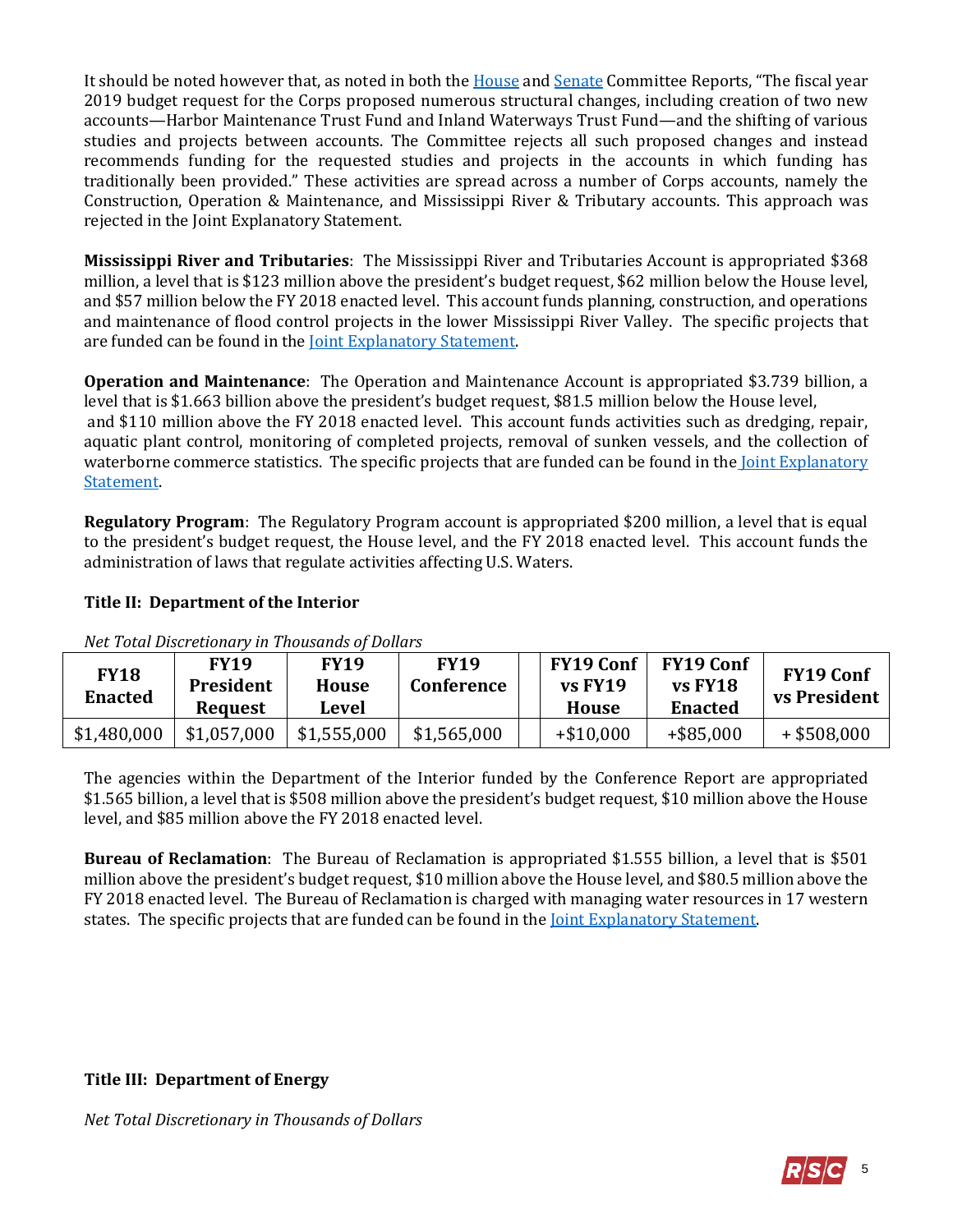| <b>FY18</b><br><b>Enacted</b> | FY19<br><b>President</b><br><b>Request</b> | <b>FY19</b><br>House<br>Level | <b>FY19</b><br>Conference | <b>FY19 Conf</b><br>$vs$ FY19<br>House | <b>FY19 Conf</b><br><b>vs FY18</b><br>Enacted | <b>FY19 Conf</b><br><b>vs President</b> |
|-------------------------------|--------------------------------------------|-------------------------------|---------------------------|----------------------------------------|-----------------------------------------------|-----------------------------------------|
| 34,520,049                    | 30,146,071                                 | 35,494,251                    | 35,685,317                | $+191,066$                             | $+1,165,268$                                  | +5,539,246                              |

The Department of Energy (DOE) would be appropriated \$35.685 billion, a level that is \$5.539 billion above the president's budget request, \$191 million above the House level, and \$1.165 billion above the FY 2018 enacted level.

**Yucca Mountain**: Under the Nuclear Waste Policy Act of 1982, the federal government has a legal responsibility to assume responsibility for spent civilian nuclear fuel. In 2013, the D.C. Circuit Court of Appeals ruled that the Obama administration's refusal to complete the Yucca project was in contravention of the Nuclear Waste Policy Act.

The Conference Report would *not* provide funding for development of a nuclear repository at Yucca Mountain. The House bill would have provided \$268 million (\$100 million over the President's request) for restarting the adjudication of the Yucca Mountain license application. The House bill also would have prohibited any funds to be used to close Yucca Mountain.

**Energy Programs:** The Conference Report would provide \$13.472 billion for energy programs within the Department of Energy. This level is \$554 million above the FY 2018 enacted level, \$51 million above the House level, and \$5 billion above the president's budget request.

**Energy Efficiency and Renewable Energy (EERE)**: EERE is appropriated \$2.379 billion, a level that is \$1.683 billion above the president's budget request, \$297 million above the House level, and \$57 million above the FY 2018 enacted level. This program subsidizes "green energy" projects, research, and development.

Th[e RSC Budget](https://rsc-walker.house.gov/sites/republicanstudycommittee.house.gov/files/wysiwyg_uploaded/RSC%20Budget%20FY2019%20-%20Narrative%20-%20FINAL.PDF#page=128) proposes eliminating entire this account and all programs within it, stating: "This program subsidizes research and development in the fields of energy efficiency and renewable energy technologies. Some of the programs within EERE include solar, wind, vehicle technologies, bioenergy technologies, advanced manufacturing, building technologies, and weatherization assistance. Not only does this allow the federal government to pick winners and losers, but also it limits research to a small sector of the energy economy—renewables. The U.S. should pursue a market-based, all-of-the above energy policy."

**Electricity Delivery and Energy Reliability program**: For FY 2019, the President's budget request proposed to split the Electricity Delivery and Energy Reliability program into two new accounts: ''Cybersecurity, Energy Security, and Emergency Response'' and ''Electricity Delivery''. The Conference Report implements this new account structure. The ''Cybersecurity, Energy Security, and Emergency Response'' account includes the subprograms ''Cybersecurity for Energy Delivery Systems'' and ''Infrastructure Security and Energy Restoration''. The ''Electricity Delivery'' account contains all other subprograms that were previously funded as part of the Electricity Delivery and Energy Reliability program.

The [RSC Budget](https://rsc-walker.house.gov/sites/republicanstudycommittee.house.gov/files/wysiwyg_uploaded/RSC%20Budget%20FY2019%20-%20Narrative%20-%20FINAL.PDF#page=128) proposed eliminating these accounts, stating: "Many of these activities would be more appropriately handled by the private sector or other agencies, such as the Federal Energy Regulatory Commission (FERC)."

**Cybersecurity, Energy Security, and Emergency Response:** This account is appropriated \$120 million, a level that is \$24.2 million above the president's budget request and \$27 million above the House level. Because this is a new account, the amount by which it exceeds FY 2018 enacted levels is not applicable.

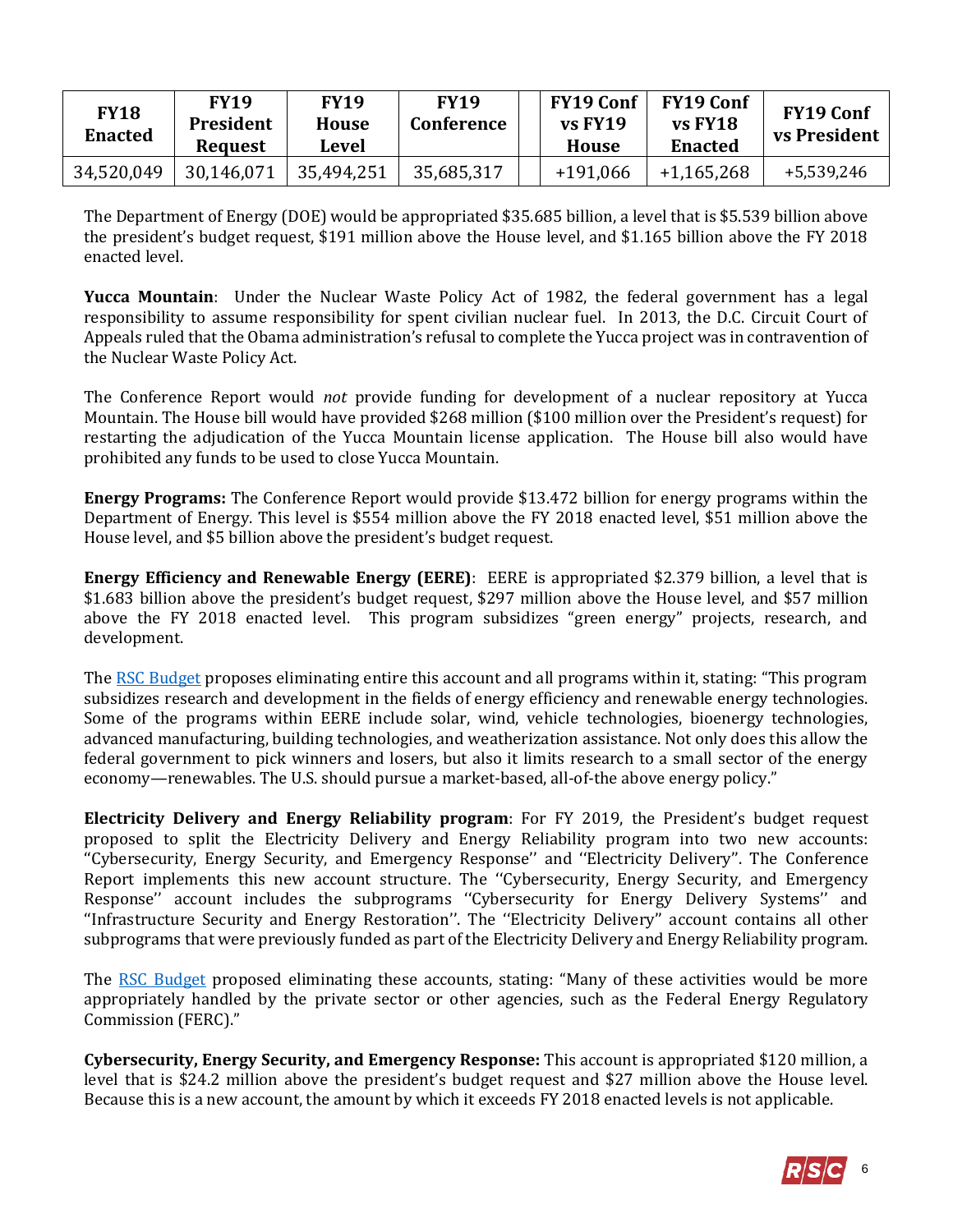**Electricity Delivery**: Electricity Delivery and Energy Reliability is appropriated \$156 million, a level that is \$94.7 million above the president's budget request and \$20 million below the House level. Because this is a new account, the amount by which it exceeds FY 2018 enacted levels is not applicable.

**Nuclear Energy**: The Nuclear Energy program is appropriated \$1.326 billion, a level that is \$737 million above the president's budget request, \$20 million less than the House level, and \$121 million above the FY 2018 enacted level. This program conducts research to develop new nuclear reactors. Within this account, the Conference Report would appropriate \$349 million for *Idaho National Laboratory* Operations and Infrastructure and \$10 million to construct a protective forces building at its [ATR complex.](http://www4vip.inl.gov/research/advanced-test-reactor/)

The [RSC Budget](https://rsc-walker.house.gov/sites/republicanstudycommittee.house.gov/files/wysiwyg_uploaded/RSC%20Budget%20FY2019%20-%20Narrative%20-%20FINAL.PDF#page=127) proposes eliminating this entire account, stating: "It is inappropriate for the federal government to conduct research that would otherwise be carried out by private industry."

**Fossil Energy Research and Development**: Fossil Energy Research and Development is appropriated \$740 million, a level that is \$228 million above the president's budget request, \$45 million below the House level, and \$13 million above the FY 2018 enacted level. This program conducts research on fossil fuels, such as coal, oil, and natural gas.

The [RSC Budget](https://rsc-walker.house.gov/sites/republicanstudycommittee.house.gov/files/wysiwyg_uploaded/RSC%20Budget%20FY2019%20-%20Narrative%20-%20FINAL.PDF#page=127) proposes eliminating this account, stating: "Just as this budget calls for the elimination of renewable and nuclear energy subsidies, it also calls for the elimination of subsidies for conventional energy sources. Funding under the Fossil Energy program goes to research and development of technology to reduce the carbon emissions of coal power plants. Instead of government-directed subsidies, the U.S. should pursue a market-oriented "all of the above" energy strategy."

**Strategic Petroleum Reserve (SPR)**: The SPR is provided \$235 million, a level that is \$60 million above the president's budget request, and \$17 million below the FY 2018 enacted level.

**Strategic Petroleum Reserve Sale**: The Conference Report requires the Secretary of Energy to draw down and sell up to \$300 million of crude oil from the SPR in FY 2019. This draw down and sale is in addition to the required sales pursuant to th[e Bipartisan Budget Act of 2015,](http://rsc.walker.house.gov/files/2015LB/RSC%20Legislative%20Bulletin%20--%20HR%201314%20Bipartisan%20Budget%20Act%20of%202015%20-%20Updated%20with%20Amendment%20--%20October%2028%202015.pdf#page=5) the [21st Century Cures Act,](https://gallery.mailchimp.com/d4254037a343b683d142111e0/files/RSC_Legislative_Bulletin_House_Amendment_to_Senate_Amendment_to_H.R._34_November_29_2016.pdf#page=10) the [Bipartisan](https://gallery.mailchimp.com/d4254037a343b683d142111e0/files/8be9165d-c3d8-465e-bc72-ddd6a788d62b/LB_Bipartisan_Budget_Act_of_2018_02072018_FINAL_Updated.pdf)  [Budget Act of 2018](https://gallery.mailchimp.com/d4254037a343b683d142111e0/files/8be9165d-c3d8-465e-bc72-ddd6a788d62b/LB_Bipartisan_Budget_Act_of_2018_02072018_FINAL_Updated.pdf) and the America's Water Infrastructure Act of 2018 (S. 3021, the WRDA bill being considered on September 13, 2018). The Conference Report further provides that the proceeds from this sale shall be made available for the costs of expenses associated with carrying out the Lifetime Extension II project, and shall remain available until expended.

**SPR Petroleum Account**: The Conference Report would also appropriate \$10 million for costs associated with drawdowns directed by the [Bipartisan Budget Act of 2015](http://rsc.walker.house.gov/files/2015LB/RSC%20Legislative%20Bulletin%20--%20HR%201314%20Bipartisan%20Budget%20Act%20of%202015%20-%20Updated%20with%20Amendment%20--%20October%2028%202015.pdf#page=5) and the [21st Century Cures Act.](https://gallery.mailchimp.com/d4254037a343b683d142111e0/files/RSC_Legislative_Bulletin_House_Amendment_to_Senate_Amendment_to_H.R._34_November_29_2016.pdf#page=10)

**Uranium Enrichment Decontamination and Decommissioning Fund**: The fund is appropriated \$841 million, a level that is \$88 million above the president's budget request, \$39 million above the House level, and \$1 million above the FY 2018 enacted level. This Fund is meant to pay for cleanup activities at plants in Portsmouth, Ohio; Paducah, Kentucky; and the East Tennessee Technology Park in Oak Ridge, Tennessee.

**DOE Office of Science**: The DOE Office of Science is appropriated \$6.6 billion, a level that is \$1.2 billion above the president's budget request and \$340 million above the FY 2018 enacted level. The Office of Science funds physics, biology, and chemistry science research at national laboratories and universities "in support of American innovation," according to the Committee Report. The Report notes that, "Science program office includes Advanced Scientific Computing Research, Basic Energy Sciences, Biological and Environmental Research, Fusion Energy Sciences, High Energy Physics, Nuclear Physics, Workforce Development for Teachers and Scientists, Science Laboratories Infrastructure, Safeguards and Security, and Program Direction. The Committee has placed a high priority on funding these activities in fiscal year 2019, *given the private sector is not likely to fund research whose findings either have high non-commercial value* or are not likely to be commercialized in the near or medium term." (emphasis added).

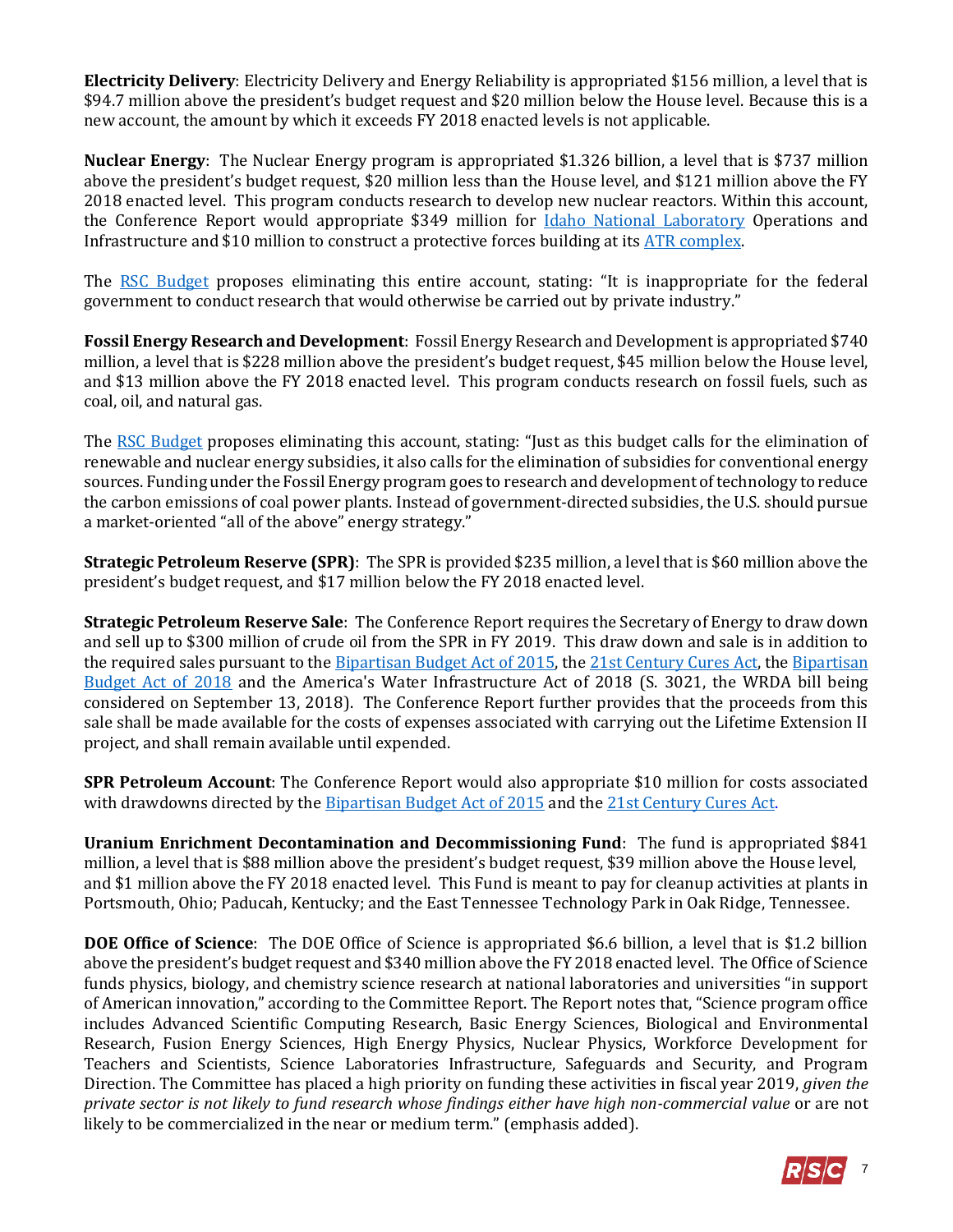**Advanced Scientific Computing Research**: According to the Committee Report, as part of its funding for Advanced Scientific Computing Research program, the Conference Report would provide \$232 million for th[e Exascale Computing Project,](https://obamawhitehouse.archives.gov/the-press-office/2015/07/29/executive-order-creating-national-strategic-computing-initiative) created as part of a[n Obama era executive order.](https://obamawhitehouse.archives.gov/the-press-office/2015/07/29/executive-order-creating-national-strategic-computing-initiative) It would also provide \$140 million for the Argonne Leadership Computing Facility, \$200 million for the Oak Ridge Leadership Computing Facility, and \$105 million for the National Energy Research Scientific Computing Center at Lawrence Berkeley National Laboratory. Within available funds, the recommendation includes \$10 million for the Computational Science Graduate Fellowship program and \$80 million to support necessary infrastructure upgrades and operations for [ESnet.](https://www.es.net/) The Conference Report would provide \$13 million for artificial intelligence research.

Conservatives may be concerned that most, if not all, of the activities funded as part of this program are more appropriate activities for the private sector to undertake.

**Advanced Research Projects Agency - Energy (ARPA-E)**: The Conference Report would provide \$366 million for the ARPA-E program. This is \$12.7 million more than the FY 2018 enacted level. The President's budget would eliminate the program.

The [RSC Budget](https://rsc-walker.house.gov/sites/republicanstudycommittee.house.gov/files/wysiwyg_uploaded/RSC%20Budget%20FY2019%20-%20Narrative%20-%20FINAL.PDF#page=127) would eliminate the program, stating "The Advanced Research Projects Agency – Energy (ARPA-E) is agency was started by the failed 2009 stimulus law and is meant to fund high-risk green energy projects. Taxpayers should not bear the burden for research projects that not even the most speculative and daring members of the energy industry will take on for themselves. The president has proposed to eliminate this program "because the private sector is better positioned to finance disruptive energy research."

**Title 17 Innovative Technology Loan Guarantee Program Administrative Expenses**: The Conference Report appropriates \$33 million for administrative expenses for the Title 17 program, allows for \$15 million in offsetting collections, and rescinds none of prior-year balances (the President's budget requested a \$240 million rescission), for a net appropriation of \$18 million.

The [RSC Budget](http://rsc.walker.house.gov/files/Initiatives/SecuringAmericasFutureEconomyRSCFY2018Budget.pdf#page=138) proposes eliminating this account, stating: "This is the program that gave us the Solyndra scandal, with taxpayers losing more than \$500 million after the Obama administration gambled on a politically favored company."

In May 2018, the [President proposed](https://www.whitehouse.gov/wp-content/uploads/2018/05/POTUS-Rescission-Transmittal-Package-5.8.2018.pdf#page=16) to rescind \$684 million from this program in prior-year balances.

**Advanced Technology Vehicles Manufacturing Loan Program**: The Advanced Technology Vehicles Manufacturing Loan Program is appropriated \$5 million for administrative expenses, a level that is \$4 million above the president's budget request and the same as the FY 2018 enacted level. This program provides guaranteed loans to automotive companies to support the development of "greener" cars.

Th[e RSC Budget](https://rsc-walker.house.gov/sites/republicanstudycommittee.house.gov/files/wysiwyg_uploaded/RSC%20Budget%20FY2019%20-%20Narrative%20-%20FINAL.PDF#page=128) proposes eliminating this account, stating: "This program has provided billions of taxpayer dollars to some of the largest car companies in the world, such as Ford and Nissan, to help increase the fuel efficiency of the vehicles they sell – a feature that should be driven by demand from consumers, not government subsidies."

In May 2018, the [President proposed](https://www.whitehouse.gov/wp-content/uploads/2018/05/POTUS-Rescission-Transmittal-Package-5.8.2018.pdf#page=15) to rescind \$4.3 billion from this program in prior-year balances.

**National Nuclear Security Administration (NNSA)**: The NNSA is appropriated a total of \$15.228 billion, a level that is \$138 million above the president's budget request, \$84,529 less than the House, and \$559 million above the FY 2018 enacted level. The [NNSA](http://nnsa.energy.gov/) is a semi-autonomous agency within the U.S. Department of Energy that is charged with sustaining our nuclear weapons, maintaining naval nuclear reactors, and promoting nonproliferation efforts.

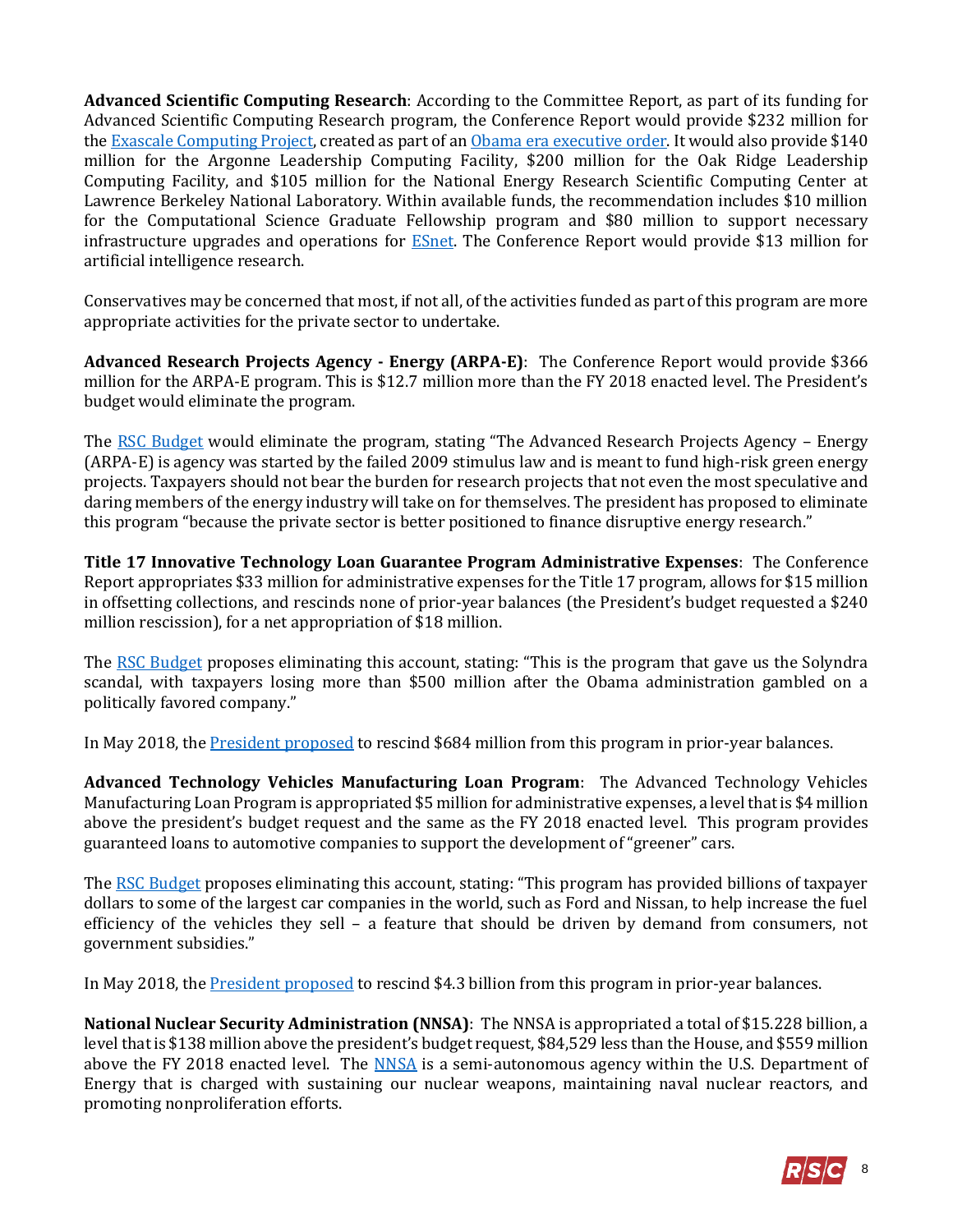**Weapons Activities**: Within the NNSA, the Weapons Activities account is appropriated \$11.1 billion, a level that is \$93 million above the president's budget request, \$124 million below the House level, and \$458 million above the FY 2018 enacted level. This account provides for the security, safety, and reliability of the U.S. nuclear weapons stockpile, including life extension programs – without nuclear testing - for current warheads.

**Defense Nuclear Nonproliferation**: Within the NNSA, Defense Nuclear Nonproliferation is appropriated \$1.949 billion, a level that is \$86 million above the president's budget request, \$47 million above the House level, and \$99 million below the FY 2018 enacted level. This account supports efforts to prevent the spread of nuclear weapons. The Conference Agreement also would rescind \$19 million from unexpended prior-year balances.

**MOX:** The Conference Report includes \$220 million for the construction of the Mixed Oxide (MOX) Fuel Fabrication Facility project.

The Conference Agreement does *not* contain language from the House bill to allow the Secretary of Energy to terminate the project only if requirements in Section 3121(b) of the Fiscal Year 2018 National Defense Authorization Act are satisfied, namely that the DOE identifies another disposal method that with less than half the life cycle cost.

Some conservatives have supported halting the Mixed Oxide (MOX) Fuel Fabrication Facility project believing that it[s costs do not justify its existence.](https://www.taxpayer.net/energy-natural-resources/the-poster-child-for-government-boondoggles/)

**Naval Reactors**: Within the NNSA, Naval Reactors is appropriated \$1.788 billion, a level that is the same as the president's budget request, the same as the House level, and \$169 million above the FY 2018 enacted level. This account supports the development, operations and maintenance, and disposal of nuclear propulsion systems for the Navy.

**Defense Environmental Cleanup**: The Defense Environmental Cleanup program is appropriated \$6.029 billion, a level that is \$398 million above the president's budget request, \$269 million above the House level, and \$40.5 million above to the FY 2018 enacted level. The Conference Report would also rescind \$4.6 million in unexpended prior-year balances from the Hexavalent Chromium Pump and Treatment Facility project

This program is responsible for the cleanup of contamination at sites where defense related nuclear research and production were carried out.

**Power Marketing Administrations**: The Conference Report provides a total net appropriation of \$100 million for the four power marketing administrations [\(Bonneville,](http://www.bpa.gov/) [Southeastern,](http://energy.gov/sepa) [Southwestern,](http://www.swpa.gov/) an[d Western](http://www.wapa.gov/)  [Area](http://www.wapa.gov/)), a level that is equal to the president's budget request, the same as the House level, and \$5 million below the FY 2018 enacted level. These power marketing administrations produce and sell hydroelectric power. The Southwestern and Western Area power administrations receive appropriated subsidies, while the Bonneville and Southeastern power administrations utilize offsetting collections and do not receive a net appropriation.

The [RSC Budget](https://rsc-walker.house.gov/sites/republicanstudycommittee.house.gov/files/wysiwyg_uploaded/RSC%20Budget%20FY2019%20-%20Narrative%20-%20FINAL.PDF#page=91) recommends transitioning these PMAs to the private sector, noting "Because power generation no longer needs to be carried out by the federal government, the TVA and the four remaining Power Marketing Administrations should be auctioned off to the private sector in a manner that ensures customers of the entities maintain service."

**Federal Energy Regulatory Commission (FERC)**: FERC is funded at \$369.9 million, a level that is equal to the president's budget request, the same as the House level, and \$2.3 million above the FY 2018 enacted level. FERC revenues are established at a rate equal to funding, resulting in no net appropriation. FERC regulates the interstate commerce of energy, including electricity, natural gas, and oil.

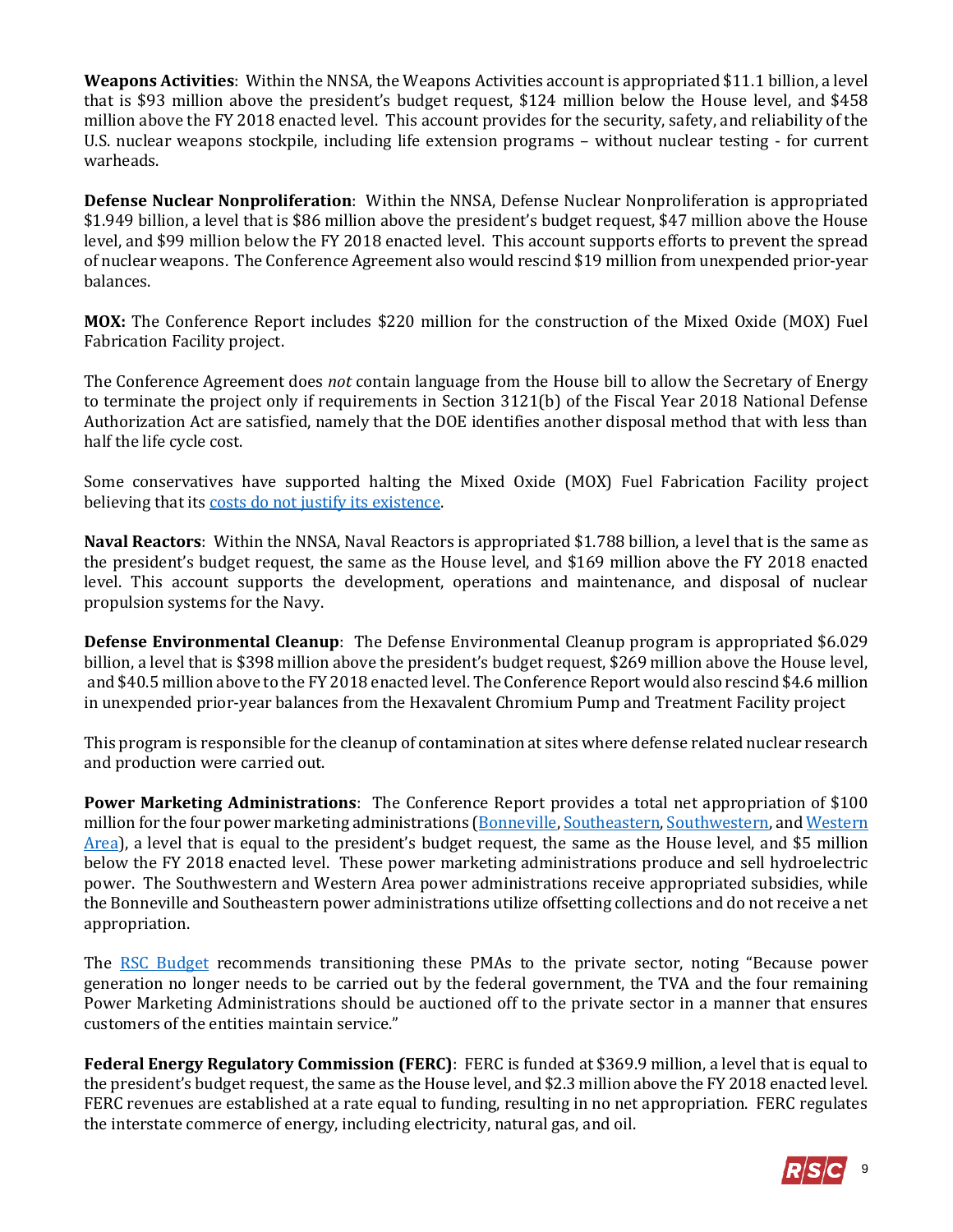#### **Title IV: Independent Agencies**

| <b>FY18</b><br><b>Enacted</b> | FY19<br><b>President</b><br><b>Request</b> | <b>FY19</b><br>House<br>Level | <b>FY19</b><br>Conference | <b>FY19 Conf</b><br><b>vs FY19</b><br><b>House</b> | <b>FY19 Conf</b><br>$vs$ FY18<br><b>Enacted</b> | <b>FY19 Conf</b><br>vs President |
|-------------------------------|--------------------------------------------|-------------------------------|---------------------------|----------------------------------------------------|-------------------------------------------------|----------------------------------|
| 391,455                       | 352,778                                    | 423,757                       | 389,977                   | $-33,780$                                          | $-1,546$                                        | $+37,199$                        |

*Net Total Discretionary in Thousands of Dollars*

The Independent Agencies funded by the Conference Report are appropriated \$390 million, a level that is \$37 million above the president's budget request, \$34 million below the House level, and \$1.5 million below the FY 2018 enacted level.

**Regional Commissions**: The Conference Report would provide a net total of \$225 million in appropriations to five regional commissions, a level that is \$124 million above the president's budget request and \$41 million below the FY 2017 enacted level.

The president's budget recommended shutting down the commissions, and the only funds requested were for shut down costs.

Th[e RSC Budget](https://rsc-walker.house.gov/sites/republicanstudycommittee.house.gov/files/wysiwyg_uploaded/RSC%20Budget%20FY2019%20-%20Narrative%20-%20FINAL.PDF#page=128) proposes eliminating these commissions, stating: "These economic development programs are duplicative of other programs and spend federal funding for local projects. Not only is the federal government out of money, but also it is ill-equipped to adequately prioritize local infrastructure and development projects."

| (Dollar figures in<br>thousands) | <b>FY19</b><br>Conference<br>Report | <b>Vs. FY18</b><br><b>Enacted</b> | <b>Vs. President</b><br><b>Request</b> | <b>Vs. FY19</b><br><b>House Level</b> |
|----------------------------------|-------------------------------------|-----------------------------------|----------------------------------------|---------------------------------------|
| Appalachian                      |                                     |                                   |                                        |                                       |
| Regional                         | 165,000                             | Same                              | $+3,000$                               | $+10,000$                             |
| <b>Commission</b> (ARC)          |                                     |                                   |                                        |                                       |
| <b>Delta Regional</b>            | 25,000                              | $-10,000$                         |                                        | $+10,000$                             |
| <b>Authority (DRA)</b>           |                                     |                                   | $+12,500$                              |                                       |
| <b>Denali Commission</b>         | 15,000                              | $-15,000$                         | $+7,700$                               | Same                                  |
| <b>Northern Border</b>           |                                     |                                   |                                        |                                       |
| Regional                         | 20,000                              | $-3,000$                          | $+11,150$                              | $+8,000$                              |
| <b>Commission</b> (NBRC)         |                                     |                                   |                                        |                                       |
| <b>Southeast Crescent</b>        |                                     |                                   |                                        |                                       |
| Regional                         | 250                                 | Same                              | $+250$                                 | Same                                  |
| Commission                       |                                     |                                   |                                        |                                       |

A table showing the funding levels for the five regional commissions is below:

**Nuclear Regulatory Commission (NRC)**: The NRC receives a net appropriation of \$130 million, a level that is \$25 million below the president's budget request, \$62 billion below the House level, and \$1.5 million below the FY 2018 enacted level. Total appropriations are partially offset by \$781 million in revenues. The Conference Report would *not*, like the House bill, directs \$47.7 million to continue adjudication of the Yucca Mountain license application.

#### **NOTABLE POLICY PROVISIONS:**

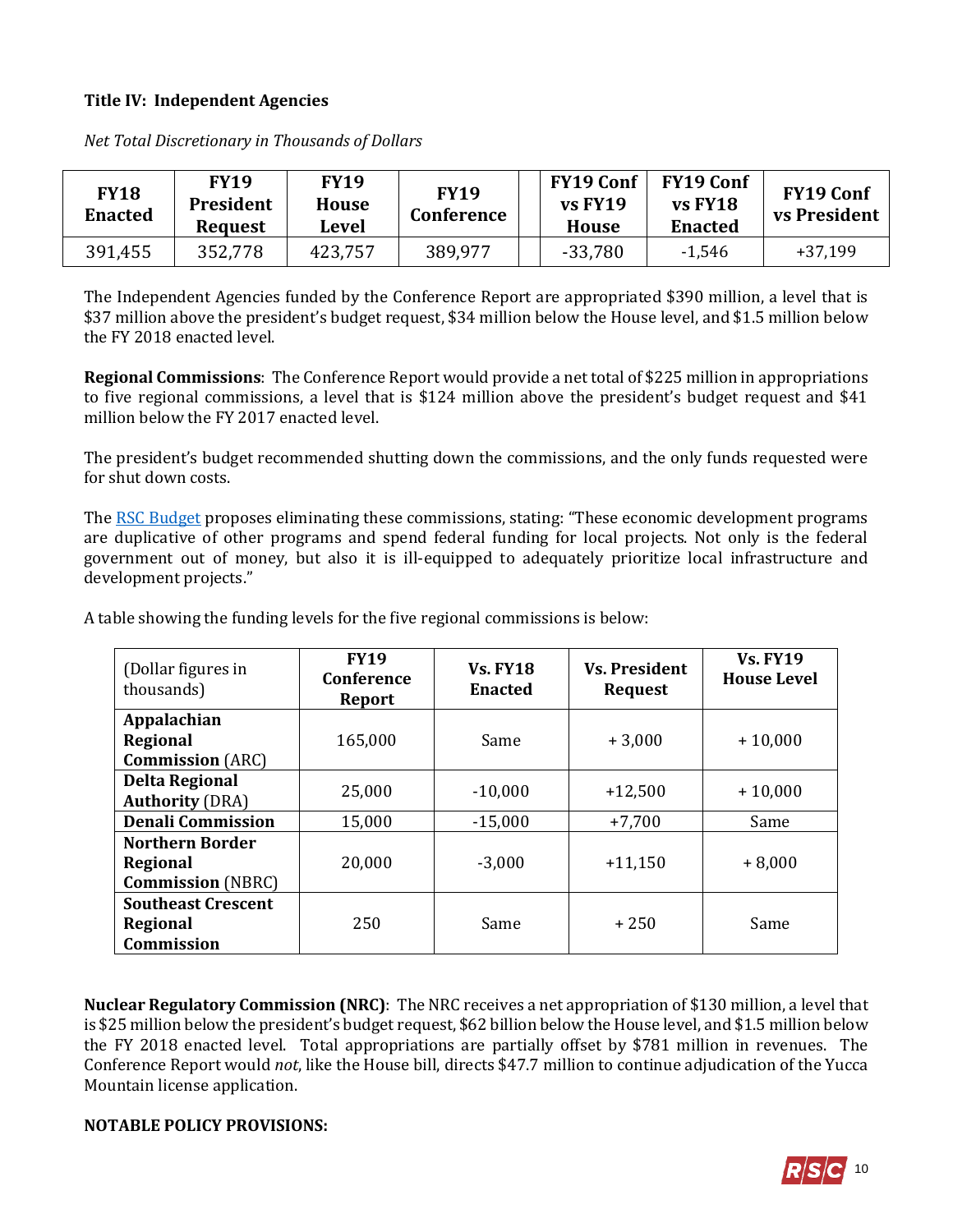# **TITLE I**

**Fill Material Regulations**: The Conference Report would prohibit the Army Corps of Engineers from requiring a permit for the discharge of dredged or fill material under the Clean Water Act (CWA) for agricultural activities under [Section 404](http://uscode.house.gov/view.xhtml?req=(title:33%20section:1344%20edition:prelim)%20OR%20(granuleid:USC-prelim-title33-section1344)&f=treesort&edition=prelim&num=0&jumpTo=true#substructure-location_f_1) of the CWA.

**Navigable Waters (WOTUS)**: Many conservatives may be concerned that unlike the House bill, the Conference Report would *not* repeal the Army Corps of Engineers and the Environmental Protection Agency (EPA) rule changing the definition of "navigable waters" under the Clean Water Act. The House bill would have further provided that until such time as the EPA and Corps issue a new rule, and such rules goes into effect, any regulation or policy affected by the repealed rule shall be applied as if that repealed rule had not been issued.

In 2014, the EPA and the Corps proposed regulations that would reverse the long-standing definition of what waters would be regulated by the Clean Water Act. These regulations would place significant permitting and regulatory costs on many property owners.

**Firearms on Army Corps Property**: Conservatives may be concerned that unlike the House bill, the Conference Report would not permanently prohibit the Army Corps from adopting or enforcing any regulations that ban individuals from possessing a firearm at a Corps project so long as the individual is not otherwise prohibited from possessing a firearm and the possession is in compliance with the law of the State in which the project is located. In 2009, legislation was enacted that allowed the possession of firearms on property controlled by the National Park Service and National Wildlife Refuge System.

**New Hopper Dredge:** The Conference Report would prohibit purchase of a new hopper dredge.

**Army Corps Reorganization:** Conservatives may be concerned that the Conference Report would prohibit the use of funds to reorganize or transfer the Civil Works functions or authority of the Corps or Army Secretary to another department or agency.

**Emergency Reprogramming**: Some conservatives may be concerned that the Conference Report would grant the Army Corps broad authority to reprogram funding within its Operations and Maintenance account to respond to respond to emergencies.

# **TITLE II**

**Snake, Boise, and Payette River Systems, Idaho**: The Conference Report would extend the authorization for conducting feasibility studies on projects that address water shortages within the Snake, Boise, and Payette River Systems in Idaho for an additional ten years.

**California Drought Supplementing:** The Conference Report would prohibit the use of funds to purchase water to supplement the instream flow of a river in California within a river basin that has had a drought within the last two years.

**Colorado River Pilot Projects**: The Conference Report would reauthorize for through 2022 pilot projects to increase Colorado River System water in Lake Mead and the initial units of Colorado River Storage Project reservoirs.

**Water Management Improvement Grants and Cooperative Agreements**: The Conference Report would increase their authorization by \$30 million.

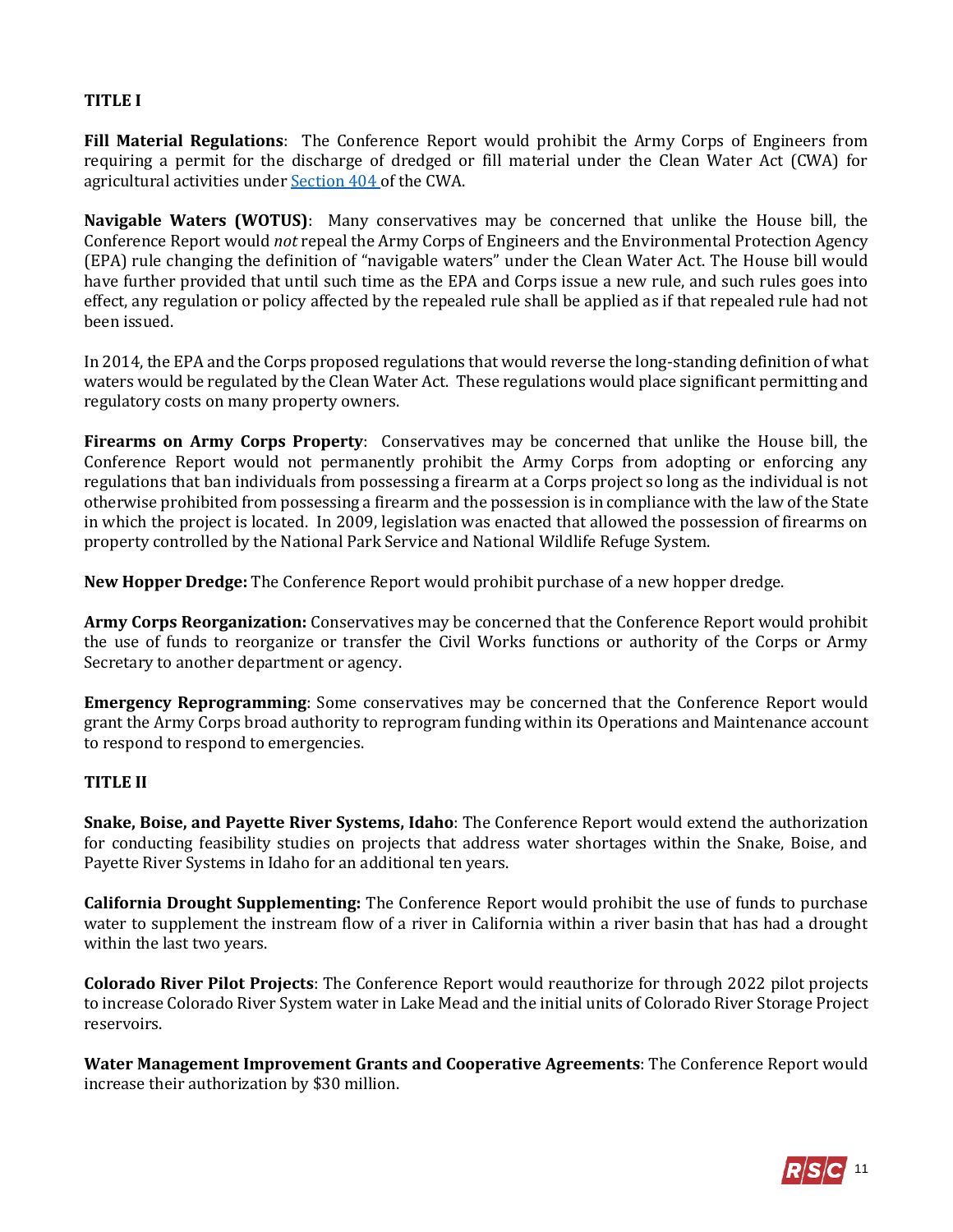**Fort Peck Reservation Rural Water System**: The Conference Report would extend the authorization of certain funding within the Fort Peck Reservation Rural Water System by six years.

# **TITLE III**

**Prohibition on Assistance to Russia**: The Conference Report includes a provision that would prohibit the use of nonproliferation funds to enter into new contracts with, or new agreements for Federal assistance to, the Russian Federation.

**Strategic Petroleum Reserve Sale**: The Conference Report would authorize the Secretary of Energy to draw down and sell an open-ended amount of refined petroleum from the SPR in FY 2019 so long as the President determines that "a regional supply shortage of refined petroleum product of significant scope and duration exists, that a severe increase in the price of refined petroleum product will likely result from such shortage, and that a draw down and sale of refined petroleum product would assist directly and significantly in reducing the adverse impact of such shortage." This draw down and sale is in addition to the required sales pursuant to the Bipartisan Budget Act of 2015, the 21st Century Cures Act, and the Bipartisan Budget Act of 2018, and the \$235 million draw down authorized above. Funds would be placed in the SPR Petroleum account.

**Mixed Oxide (MOX) Fuel Fabrication Facility**: The Conference Report does not contain a provision contained in the House bill that would have prohibited use of project funds for anything other than construction and project support activities, and thus, funds could not be used to wind down the MOX project. The House bill, however, would have allowed the DOE to waive this limitation if DOE were to submit the commitment and certification contained i[n Section 3121\(b\) of the FY 2018 NDAA,](https://www.congress.gov/115/bills/hr2810/BILLS-115hr2810enr.pdf#page=610) namely that the cost of the replacement would be half as much.

**Yucca Mountain**: Unlike the House bill, the Conference Report does not require DOE to submit a report to Congress on the potential of locating a reprocessing or recycling facility for spent nuclear fuel near the Yucca Mountain site.

#### **TITLE V**

**National Ocean Policy**: Unlike the House bill, the Conference Report does not prohibit any funds to be used to implement the [National Ocean Policy](http://naturalresources.house.gov/news/documentquery.aspx?SubcommitteeID=23422) under Executive Order 13547.

**Federal Columbia River Power System hydroelectric dams**: Unlike the House bill, the Conference Report would not bar use of funds to operate the Federal Columbia River Power System hydroelectric dams in a manner that is inconsistent with the Army Corps of Engineers' 2017 Fish Operations Plan.

Analysis of Tax Policy: The FY 2018 Committee Report directed the Department of Energy to prepare an analysis for the Appropriations Committees "evaluating the effects of a Zero Emissions Energy Credit that replaces existing renewable energy subsidies … with a graduated tax credit." The FY 2019 House Committee Report states that the Committee "expects a timely delivery of the report."

**Iran Heavy Water:** The Conference Report does *not* contain an amendment adopted by the House to prohibit the purchase of heavy water from Iran.

**Converted Cropland:** The Conference Report does *not* contain an amendment adopted by the House to prohibit the use of funds for enforcing the EPA's abandonment criteria described in provision G of provision V of the rule published in the Federal Register at 58 Fed. Reg. 45008 for prior converted cropland.

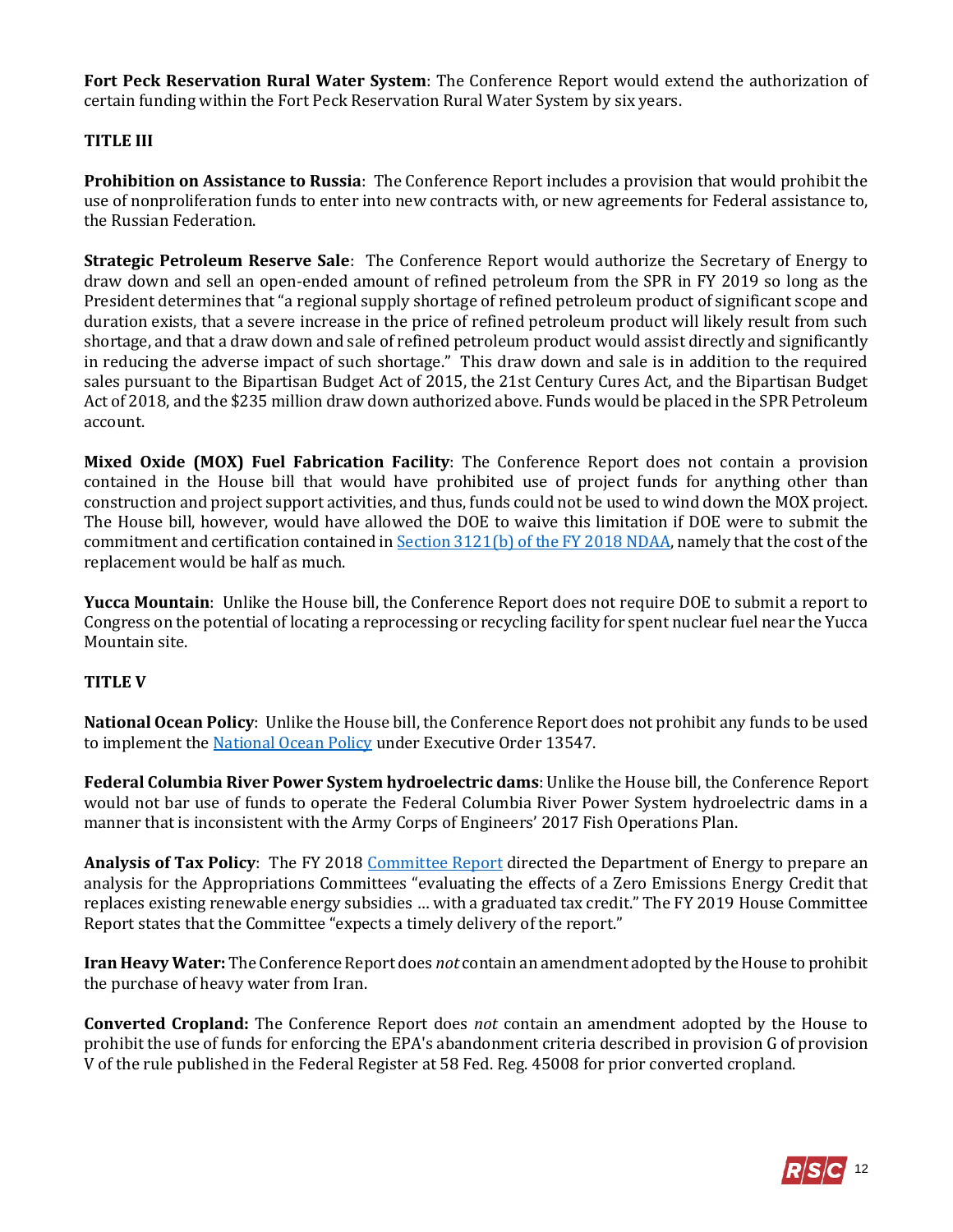**Social Cost of Carbon**: The Conference Report does *not* contain an amendment adopted by the House to prohibit the use of funds to prepare, propose or promulgate guidance or regulations pertaining to the social cost of carbon.

**Unauthorized Appropriations:** The Conference Report includes tens of billions of dollars in appropriations for dozens of non-defense programs that are not authorized by law. This is in violation of clause  $2(a)(1)$  of [rule XXI of the Rules of the House.](https://rules.house.gov/sites/republicans.rules.house.gov/files/115/PDF/House-Rules-115.pdf#page=39) 

# **Division B: Legislative Branch Appropriations Act, 2019**

The House Committee Report for the FY 2019 Legislative Branch Appropriations Act can be found [here.](https://www.gpo.gov/fdsys/pkg/CRPT-115hrpt696/pdf/CRPT-115hrpt696.pdf) The Senate Committee Report for the FY 2019 Legislative Branch Appropriations Act can be found [here.](https://www.congress.gov/115/crpt/srpt274/CRPT-115srpt274.pdf) The section of the Joint Explanatory Statement addressing Legislative Branch Appropriations can be found [here.](https://www.congress.gov/115/crpt/srpt274/CRPT-115srpt274.pdf)

In keeping with tradition that allows each chamber to allocate its own funding priorities, each chamber's preconference bill and report excludes items pertaining exclusively to the other chamber. The Conference Report includes appropriations for each.

# **Overall Spending**

*Net Total Discretionary in Thousands of Dollars*

| <b>FY18</b><br><b>Enacted</b> | <b>FY19</b><br><b>President</b><br><b>Request</b> | <b>FY19</b><br>Conference | <b>FY19 Conf</b><br>vs FY18<br><b>Enacted</b> | <b>FY19 Conf</b><br><b>vs President</b> |
|-------------------------------|---------------------------------------------------|---------------------------|-----------------------------------------------|-----------------------------------------|
| 4,699,999                     | 4,975,782                                         | 4,836,001                 | $+136,002$                                    | -139,781                                |

The FY 2019 Legislative Branch Appropriations Act provides a total of \$4.836 billion, a level that is \$136 million above the FY 2018 enacted level and \$139 million below the requested level.

# **Senate**

*Net Total Discretionary in Thousands of Dollars*

| <b>FY18</b><br><b>Enacted</b> | <b>FY19</b><br>President<br><b>Request</b> | <b>FY19</b><br>Conference | <b>FY19 Conf</b><br>vs FY18<br><b>Enacted</b> | <b>FY19 Conf</b><br><b>vs President</b> |
|-------------------------------|--------------------------------------------|---------------------------|-----------------------------------------------|-----------------------------------------|
| 919,932                       | 990,097                                    | 934,841                   | $+14,909$                                     | $-55,256$                               |

The Conference Report would provide \$935 million for the Senate, a level \$55 million below the president's budget request and \$15 million above the FY 2018 enacted level.

**Senators' Official Personnel and Office Expenses**: The Conference Report would provide \$429 million for Senators' Official Personnel and Office Expenses, a level \$45.5 million below the president's budget request and \$5 million above the FY 2018 enacted level. This account funds salaries and benefits of Senators' staffs as well as the office expense allowance for Senators' offices.

The House Committee Report instructs the GAO to undertake a study on House personal and committee office salaries to see differences with the private sector, and look for disparities between genders and races. The Joint Explanatory Statement directs a similar study in the Senate.

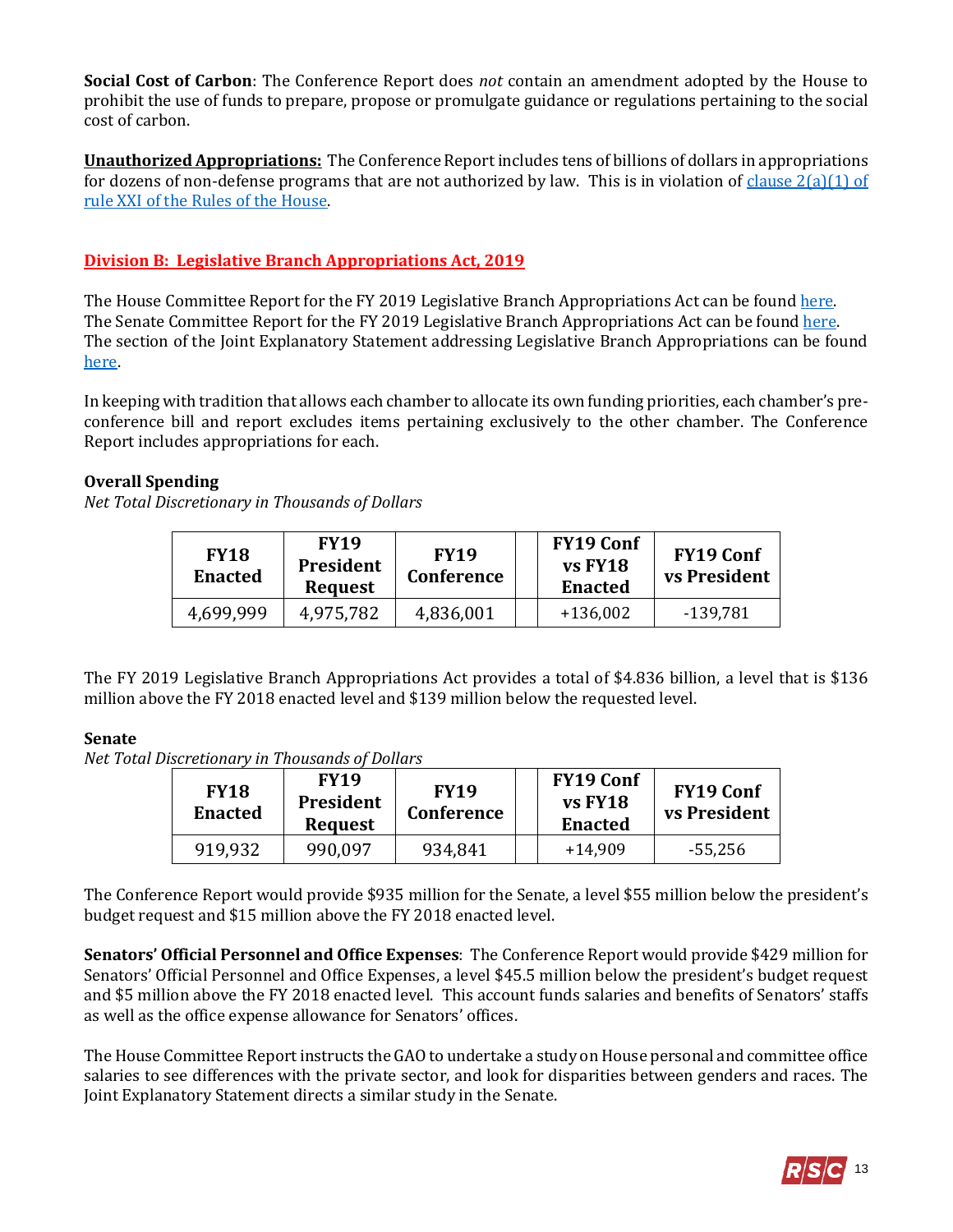**Senate Officers, and Employees**: The Conference Report would provide \$208 million for the Senate Officers and Employees, a level \$5 million below the president's budget request and \$13 million above the FY 2018 enacted level.

**Expense Allowances and Representation**: The Conference Report would provide \$220 million for Senate Expense allowances and representation, a level equal to the president's budget request and the FY 2018 enacted level.

**Senate Intern Compensation**: The Conference Report would allocate \$5 million for Senate interns.

**John McCain's Widow**: The Conference Report provides \$174,000 to John McCain's widow, in keeping with Senate tradition. To read more on this, clic[k here.](https://www.rollcall.com/news/politics/senate-death-gratuity-tradition-will-continue-family-john-mccain) His wife i[s reportedly](https://www.celebritynetworth.com/richest-politicians/republicans/cindy-mccain-net-worth/) worth \$200 million.

# **House of Representatives**

*Net Total Discretionary in Thousands of Dollars*

| <b>FY18</b><br><b>Enacted</b> | <b>FY19</b><br>President<br>Request | <b>FY19</b><br>Conference | <b>FY19 Conf</b><br>vs FY18<br><b>Enacted</b> | <b>FY19 Conf</b><br><b>vs President</b> |
|-------------------------------|-------------------------------------|---------------------------|-----------------------------------------------|-----------------------------------------|
| 1,199,999                     | 1,256,971                           | 1,232,663                 | $+32,664$                                     | $-24,308$                               |

The Conference Report would provide \$1.232 billion for the House of Representatives, a level \$24 million below the president's budget request and \$33 million above the FY 2018 enacted level.

**House Leadership Offices**: The Conference Report would provide \$25.4 million for the House Leadership Offices, a level that is \$3.1 million above the president's budget request and the FY 2018 enacted level.

**Members Representational Allowances (MRAs)**: The Conference Report would provide \$574 million for the House MRAs, a level the same as the president's budget request and \$11 million above the FY 2018 enacted level.

The Committee Report would instruct the GAO to undertake a study on House personal and committee office salaries to see differences with the private sector, and look for disparities between genders and races.

**House Committees**: The Conference Report would provide \$151 million for the House MRAs, a level \$1 million above the president's budget request and \$736 thousand above the FY 2018 enacted level.

**House Officers and Employees**: The Conference Report would provide \$220 million for the House Officers and Employees, a level \$3 million below the president's budget request and \$16 million above the FY 2018 enacted level. This account provides funding for salaries for the Office of the Clerk, Office of the Sergeant at Arms, Office of the Chief Administrative Officer, Office of the Parliamentarian, Office of the Legislative Counsel, and other employees of the House.

**Allowances and Expenses**: The Conference Report would provide \$253 million for the House Allowances and Expenses, a level \$35 million below the president's budget request and \$7 million below the FY 2018 enacted level. This account provides for supplies, administrative expenses, employee benefits, and costs of official mail for House Committees, leadership, and administrative offices.

**House Intern Compensation:** The Conference Report would allocate \$8.8 million for House interns.

# **Joint Items**

*Net Total Discretionary in Thousands of Dollars*

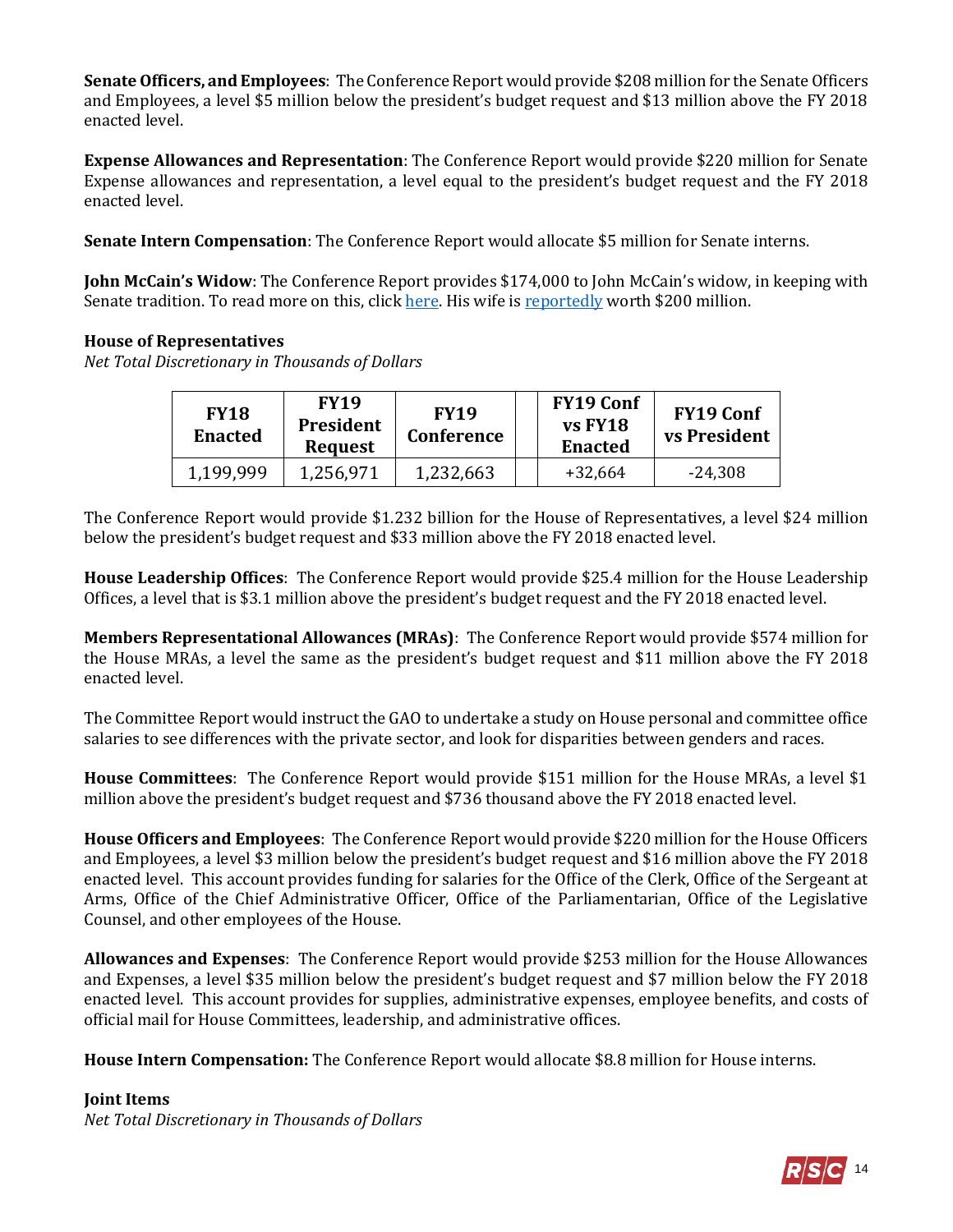| <b>FY18</b><br><b>Enacted</b> | <b>FY19</b><br>President<br><b>Request</b> | <b>FY19</b><br>Conference | <b>FY19</b><br>Conference<br><b>vs</b> 18<br><b>Enacted</b> | <b>FY19 vs</b><br>President |
|-------------------------------|--------------------------------------------|---------------------------|-------------------------------------------------------------|-----------------------------|
| 20,654                        | 20,656                                     | 20,656                    | $+2$                                                        |                             |

The Conference Report would provide \$21 million for the Joint House and Senate Items, a level the same as the president's budget request and \$2 million above the FY 2018 enacted level. This includes funding for the Joint Committee on Taxation, the Joint Economic Committee, and the Office of the Attending Physician.

# **Capitol Police**

*Net Total Discretionary in Thousands of Dollars*

| <b>FY18</b><br><b>Enacted</b> | <b>FY19</b><br>President<br><b>Request</b> | <b>FY19</b><br>Conference | <b>FY19</b><br><b>vs</b> 18<br><b>Enacted</b> | FY19 vs<br><b>President</b> |
|-------------------------------|--------------------------------------------|---------------------------|-----------------------------------------------|-----------------------------|
| 426,500                       | 456,358                                    | 456,308                   | $+29,808$                                     | -50                         |

The Conference Report would provide \$456 million for the Capitol Police, a level nearly the same as the president's budget request and \$30 million above the FY 2018 enacted level.

# **Congressional Budget Office (CBO)**

*Net Total Discretionary in Thousands of Dollars*

| <b>FY18</b><br><b>Enacted</b> | <b>FY19</b><br><b>President</b><br><b>Request</b> | <b>FY19</b><br>Conference | <b>FY19</b><br>$vs$ 18<br><b>Enacted</b> | FY19 vs<br><b>President</b> |
|-------------------------------|---------------------------------------------------|---------------------------|------------------------------------------|-----------------------------|
| 49,945                        | 50,737                                            | 50,737                    | + 792                                    |                             |

The Conference Report would provide \$51 million for the CBO, a level the same as the president's budget request and \$1 million above to the FY 2018 enacted level.

# **Architect of the Capitol (AOC)**

*Net Total Discretionary in Thousands of Dollars*

| <b>FY18</b><br><b>Enacted</b> | <b>FY19</b><br><b>President</b><br><b>Request</b> | <b>FY19</b><br>Conference | <b>FY19</b><br><b>vs</b> 18<br>Enacted | FY19 vs<br>President |
|-------------------------------|---------------------------------------------------|---------------------------|----------------------------------------|----------------------|
| 712,105                       | 768,424                                           | 733,745                   | $+21,640$                              | $-34,679$            |

The Conference Report would provide \$733 million for the AOC, a level \$35 million below the president's budget request and \$21 million above the FY 2018 enacted level.

# **Library of Congress (LOC)**

*Net Total Discretionary in Thousands of Dollars*

| <b>FY18</b><br><b>Enacted</b> | <b>FY19</b><br><b>President</b><br><b>Request</b> | <b>FY19</b><br>Conference | <b>FY19</b><br>$vs$ 18<br><b>Enacted</b> | FY19 vs<br>President |
|-------------------------------|---------------------------------------------------|---------------------------|------------------------------------------|----------------------|
| 669,890                       | 672,655                                           | 696,112                   | $+26,222$                                | $+23,457$            |

The Conference Report would provide \$696 million for the LOC, a level \$23 million above the president's budget request and \$26 million above the FY 2018 enacted level.

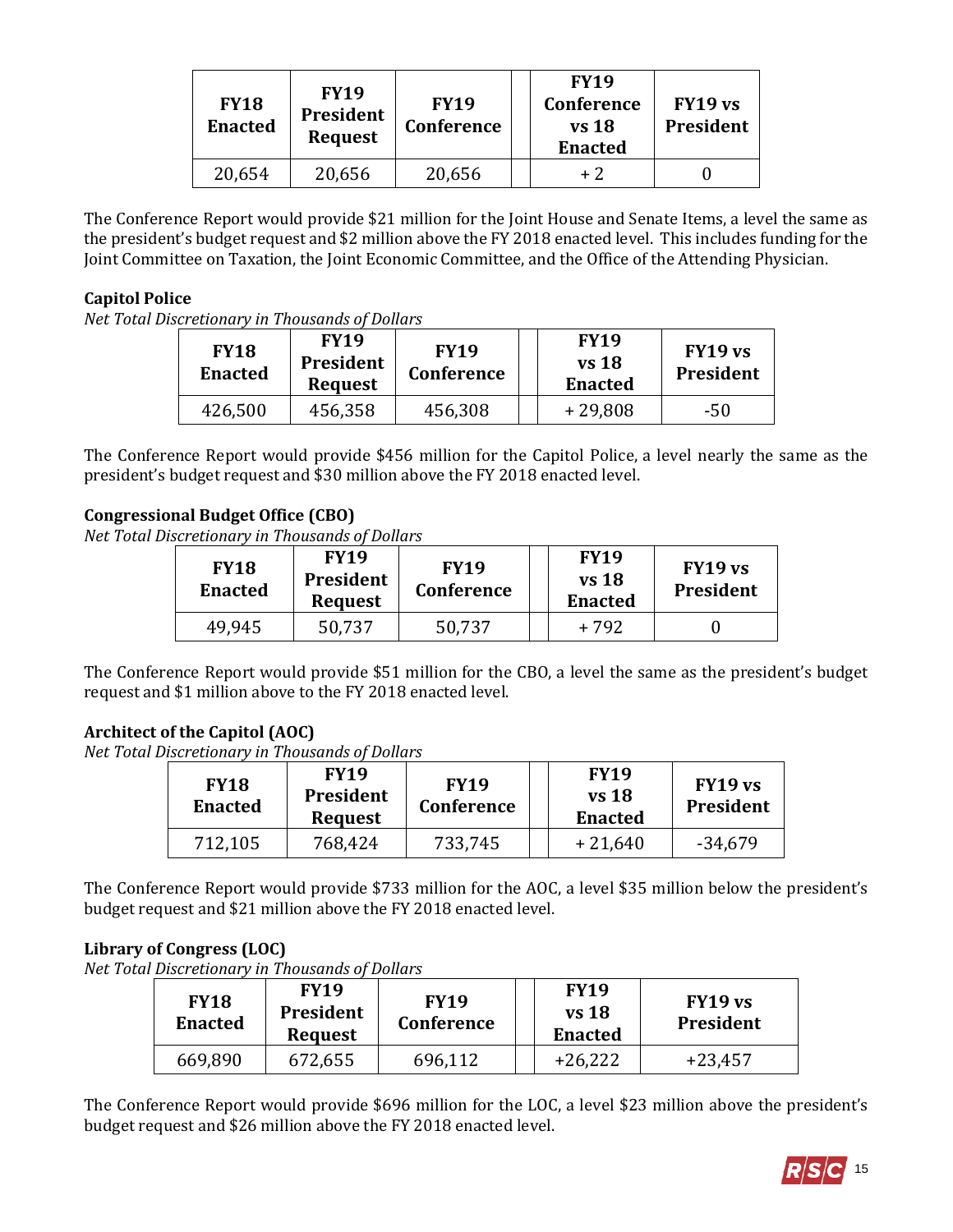# **Government Publishing Office (GPO)**

*Net Total Discretionary in Thousands of Dollars*

| <b>FY18</b><br><b>Enacted</b> | <b>FY19</b><br>President<br><b>Request</b> | <b>FY19</b><br><b>Conference</b> | <b>FY19</b><br>$vs$ 18<br><b>Enacted</b> | FY19 vs<br>President |
|-------------------------------|--------------------------------------------|----------------------------------|------------------------------------------|----------------------|
|                               | 117,000                                    | 117,000                          | - 68                                     |                      |

The Conference Report would provide \$117 million for the GPO, a level equal to the president's budget request and \$68 thousand below the FY 2018 enacted level.

# **Government Accountability Office (GAO)**

*Net Total Discretionary in Thousands of Dollars*

| <b>FY18</b><br><b>Enacted</b> | <b>FY19</b><br>President<br><b>Request</b> | <b>FY19</b><br>Conference | <b>FY19</b><br><b>vs</b> 18<br><b>Enacted</b> | FY19 vs<br><b>President</b> |
|-------------------------------|--------------------------------------------|---------------------------|-----------------------------------------------|-----------------------------|
| 578,917                       | 616,101                                    | 589,750                   | $+10,833$                                     | $-26,351$                   |

The Conference Report would provide \$589 million for the GAO, a level \$26 million below the president's budget request and \$11 million above the FY 2018 enacted level. The GAO also has the ability to spend \$36 million in offsetting collections. The GAO works for Congress by providing oversight and investigations of federal programs.

# **Open World Leadership Center**

*Net Total Discretionary in Thousands of Dollars*

| <b>FY18</b><br>Enacted | <b>FY19</b><br><b>President</b><br><b>Request</b> | <b>FY19</b><br><b>Conference</b> | <b>FY19</b><br>vs 18<br>Enacted | FY19 vs<br>President |
|------------------------|---------------------------------------------------|----------------------------------|---------------------------------|----------------------|
| 5,600                  | 5,800                                             | 5,600                            |                                 | - 200                |

The Conference Report would provide \$5.6 million for the Open World Leadership Center, a level \$200,000 below the president's budget request and equal to the FY 2018 enacted level.

Th[e Open World Leadership Center](http://www.openworld.gov/) is a legislative branch program meant to promote democracy in Russia and other Eurasian countries. The Conference Report would bar use of funds for Russian government officials. Previous Legislative Branch appropriations bills have called for eliminating this duplicative agency. The **RSC** budget proposes to eliminate it.

# **John C. Stennis Center for Public Service Training and Development**

*Net Total Discretionary in Thousands of Dollars*

| <b>FY18</b><br><b>Enacted</b> | <b>FY19</b><br>President<br><b>Request</b> | <b>FY19</b><br>Conference | <b>FY19</b><br>vs 18<br><b>Enacted</b> | FY19 vs<br><b>President</b> |
|-------------------------------|--------------------------------------------|---------------------------|----------------------------------------|-----------------------------|
| 430                           | 430                                        | 430                       |                                        |                             |

The Conference Report would provide \$430,000 for the Stennis Center, a level equal to the president's budget request and equal to the FY 2018 enacted level.

The **Stennis Center** is a legislative branch program meant to "attract young people to careers in public service." [Senator Stennis](http://www.nytimes.com/1995/04/24/obituaries/john-c-stennis-93-longtime-chairman-of-powerful-committees-in-the-senate-dies.html) (D-MS) served from 1947 until 1989. The Conference Report would provide

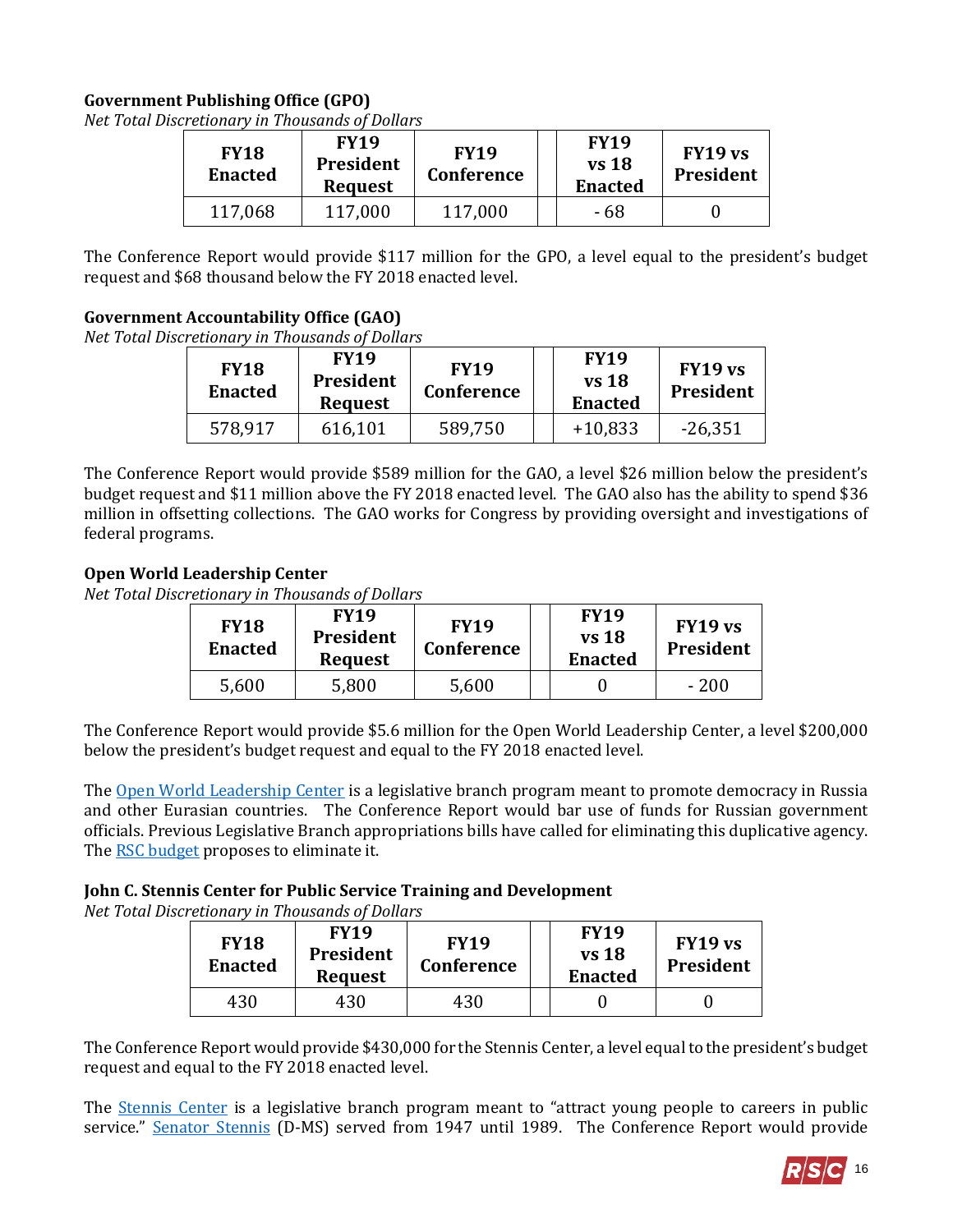\$430,000 for the Center, despite the fact that it has access to other sources of funding. The center was created by Congress in 1988 with an initial funding of \$7.5 million in Special Issue Treasury securities and the center has the ability to draw funding from the interest on these securities.

#### **NOTABLE POLICY PROVISIONS:**

**Plastic Straws:** The Conference Report would direct that agencies and offices that contract with food service providers seek to limit the use of plastic drinking straws.

**Fund Sharing Between Leadership Offices:** The Conference Report would allow leadership offices to share funding between them.

**Former Speaker Allowances:** The Conference Report would repeal the [allowances available to former](https://fas.org/sgp/crs/misc/RS20099.pdf)  [Speakers of the House.](https://fas.org/sgp/crs/misc/RS20099.pdf)

**Members Pay Increases:** The Conference Report would prohibit a cost of living increase for House and Senate members during FY 2019.

**Unspent House MRAs and Senate Official Personnel and Office Expense Account funds:** The Conference Report would provide that unspent funds be used for deficit reduction.

**Care for Private Cars:** The Conference Report would prohibit use of funds for care and maintenance of private cars, except in emergency situations and cleaning.

**Limitation on Leased Vehicles:** In the House, the Conference Report would limit spending on leased vehicles using MRA funds to no more than \$1,000 per month*.* 

**Prohibiting Delivery of Certain Printed Items:** In the House, the Conference Report would prohibit funds for the delivery of printed copies of bills, resolutions, the Congressional Record, the Statements of Disbursements, the Daily Calendar, and the Congressional Pictorial Directory.

**Limitation of Print Copies of the U.S. Code:** The Conference Report would limit the total number of printed copies of the U.S. Code to no more than 50 copies for the House of Representatives.

**Prohibition on Bonus to Contractors Behind Schedule or Over Budget**: The Conference Report would prohibit the payment of bonuses to contractors that are behind schedule or over budget.

**Prohibition on Scrims**: The Conference Report would prohibit funds for scrims (cloth building facade showing a picture of the building during construction).

**Staff-Led Tours**: The Conference Report would prohibit funds from being used to eliminate or restrict staff and intern-led tours of the Capitol, other than temporary suspensions by order of the Capitol Police Board.

# **Division C: Military Construction, Veterans Affairs, And Related Agencies Appropriations Act, 2019**

The House Committee Report for the FY 2019 Military Construction and Veterans Affairs Appropriations Act can be foun[d here.](https://www.gpo.gov/fdsys/pkg/CRPT-115hrpt673/pdf/CRPT-115hrpt673.pdf)

The Senate Committee Report for the FY 2019 Legislative Branch Appropriations Act can be found [here.](https://www.congress.gov/115/crpt/srpt274/CRPT-115srpt274.pdf) The section of the Joint Explanatory Statement addressing Legislative Branch Appropriations can be found [here.](https://docs.house.gov/billsthisweek/20180910/Joint%20Statement.pdf#page=161) 

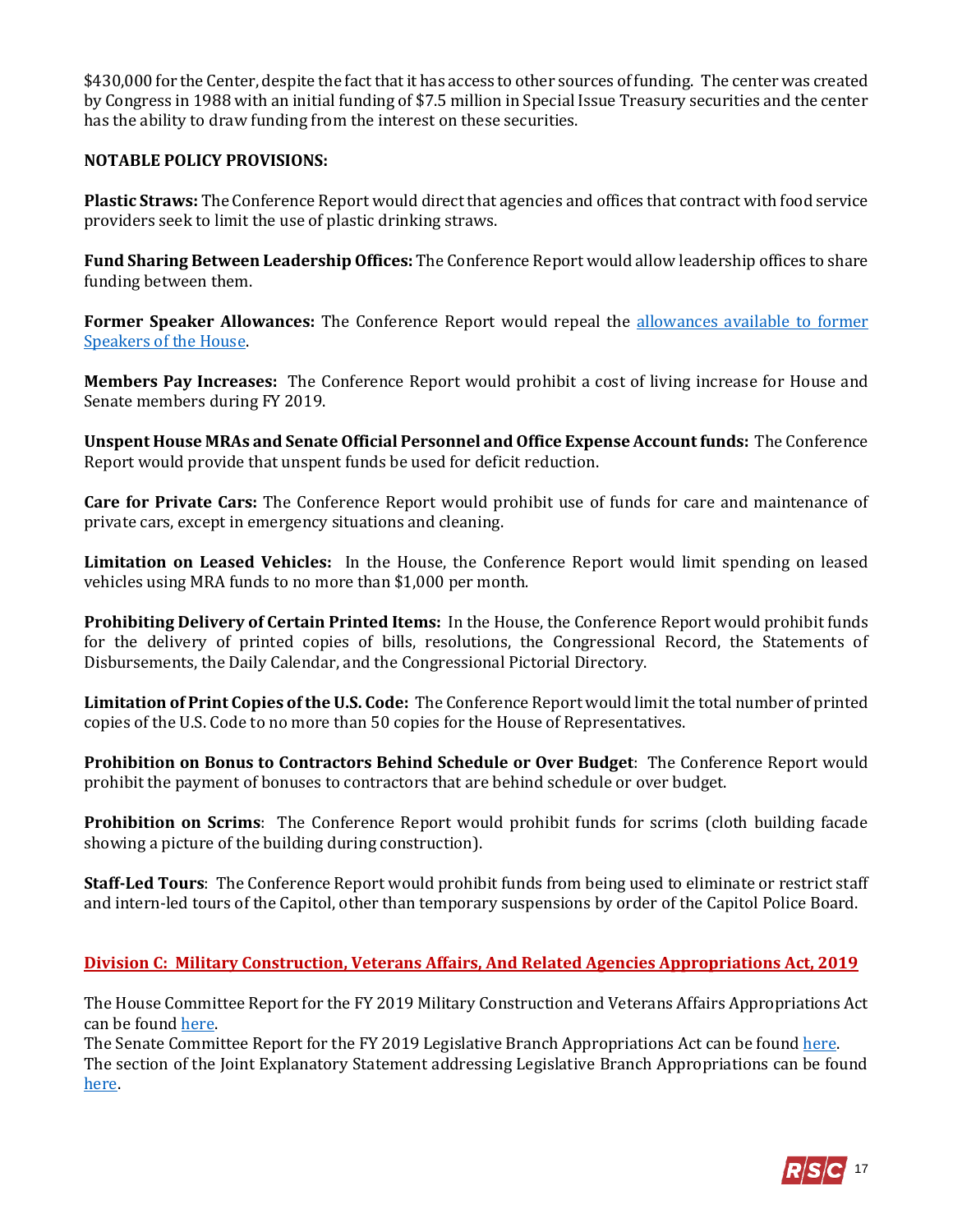# **Overall Spending**

*Net Total Discretionary in Millions of Dollars*

| <b>FY18</b><br><b>Enacted</b> | <b>FY19</b><br><b>President</b><br>Request | <b>FY19</b><br>Conference | <b>FY19</b><br>vs 18 Enacted | FY19 vs<br><b>President</b> |
|-------------------------------|--------------------------------------------|---------------------------|------------------------------|-----------------------------|
| 92,741                        | 96,789                                     | 98,057                    | $+5,316$                     | $+1,268$                    |

The FY 2019 Military Construction and Veterans Affairs Appropriations Act provides a net total of \$97.136 billion in net base discretionary budget authority, a level that is \$5.3 billion above the FY 2018 enacted level and \$1.27 billion above the President's requested level. Within this total, \$10.3 billion is designated for base defense and \$86.8 billion is non-defense.

This amount includes \$921 million in cap-exempt Overseas Contingency Operations (OCO) funding.

\$70.699 billion in FY 2019 funds for veterans' health benefits have been appropriated in advance by previously enacted legislation. This Conference Report contains \$75.55 billion in advance appropriations for veterans' health benefits for FY 2020.

The Conference Report would also provide \$109.12 billion in mandatory spending for veterans' benefit programs.

# **Title I: Military Construction**:

*Net Total Discretionary in Thousands of Dollars*

| <b>FY18</b><br><b>Enacted</b> | <b>FY19</b><br>President<br><b>Request</b> | <b>FY19</b><br>Conference | <b>FY19</b><br><b>vs</b> 18<br><b>Enacted</b> | FY19 vs<br>President |
|-------------------------------|--------------------------------------------|---------------------------|-----------------------------------------------|----------------------|
| 10,091,000                    | 10,462,617                                 | 10,332,000                | $+241,000$                                    | $-130,617$           |

The Conference Report would provide \$10.332 billion for military construction, a level \$130 million below the president's budget request and \$241 million above the FY 2018 enacted level. This account provides for a variety of both domestic and foreign construction projects, including family housing. A table showing the breakdown of construction funding by Service Branch can be found [here.](https://docs.house.gov/billsthisweek/20180910/Joint%20Statement.pdf#page=229) A list of construction projects by state and the by country can be foun[d here.](https://docs.house.gov/billsthisweek/20180910/Joint%20Statement.pdf#page=176)

#### **Title II: Department of Veterans Affairs:**

*Net Total Discretionary in Thousands of Dollars*

| <b>FY18</b><br><b>Enacted</b> | <b>FY19</b><br>President<br><b>Request</b> | <b>FY19</b><br><b>Conference</b> | <b>FY19</b><br>$vs$ 18<br><b>Enacted</b> | FY19 vs<br>President |
|-------------------------------|--------------------------------------------|----------------------------------|------------------------------------------|----------------------|
| 81,475,300                    | 85,349,000                                 | 86,486,500                       | $+5,011,200$                             | $+1,137,500$         |

The Conference Report would provide \$86.486 billion in net total discretionary funding for the Department of Veterans Affairs, a level is \$5.01 billion above the FY 2018 enacted level and \$1.137 billion above the president's budget request.

**VA Claims Backlog:** According to the [most recent report](http://benefits.va.gov/REPORTS/detailed_claims_data.asp) from the VA, 369,892 veterans' claims remain pending with the VA. To address this problem, the Conference Report would provide \$2.956 billion for General Operating Expenses for the Veterans Benefits Administration account, an amount \$46 million above the FY 2018 enacted level and \$87.4 million above the president's budget request.

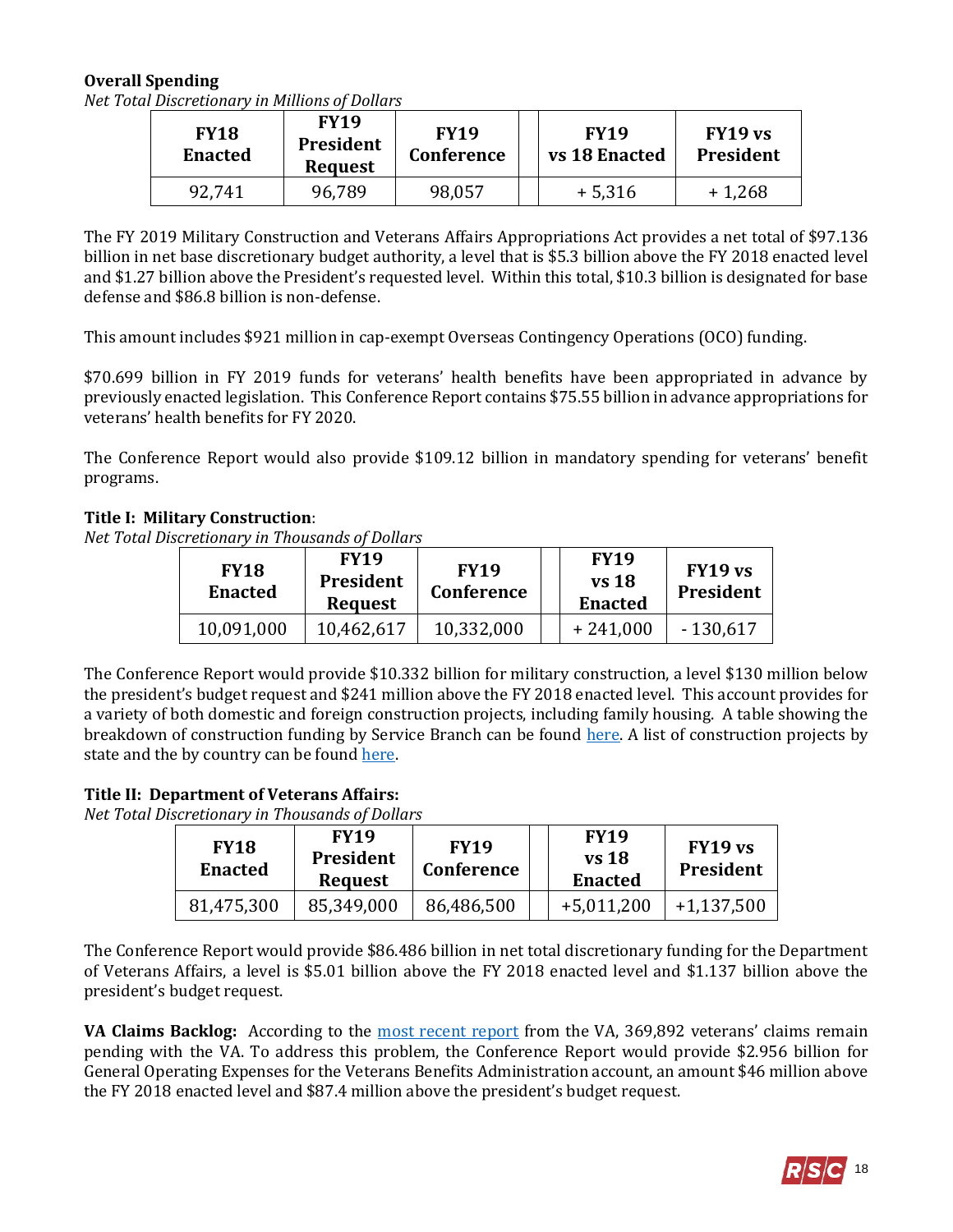**Advance Appropriations for Veterans Health Administration:** The Fiscal Year 2018 Military Construction and Veterans Affairs Appropriations bill provided \$70.699 billion in advance appropriations FY 2019 funds for veterans' health benefits.

The Conference Report contains \$75.55 billion in advance appropriations for veterans' health benefits for FY 2020, an amount equal to the president's budget request.

The Conference Report includes \$3.59 billion in additional FY 2019 funding derived from offsetting collections from the Medical Care Collections Fund, the same as the president's request.

**Mental Health**: The Conference Report would provide \$8.618 billion for VA mental health programs and includes \$206 million for suicide prevention outreach, an amount \$16 million above the president's budget request.

**Homeless Assistance:** The Conference Report would provide \$1.818 billion for VA homeless assistance programs.

**Opioids**: The Conference Report includes \$348 million for opioid addiction prevention and recovery, of which \$52 million is provided for activities authorized by the Comprehensive Addiction and Recovery Act of 2016 (CARA).

**Medical and Prosthetic Research**: The Conference Report includes \$779 million for medical and prosthetic research, a level that is \$56.738 million above the FY 2018 enacted level and \$51.631 million above the president's budget request.

**Medical Community Care**: The FY 2018 Military Construction and Veterans Affairs Appropriations bill provided \$8.4 billion in advance appropriations FY 2019 fund for medical community care. The current Conference Report would provide \$10.758 billion in advance appropriations for FY 2020 (of which \$2 billion would be available through FY 2021), an amount that is \$3.661 billion below the president's request.

The Conference Report would also provide \$1 billion in additional funding for FY 2019, \$500 million than requested by the Trump administration in its [April 13, 2018 budget amendment.](https://www.whitehouse.gov/wp-content/uploads/2018/04/FY_2019_Budget_Amendment_Package.pdf) 

**VA Choice Program & VA MISSION Act**: The [VA MISSION Act](https://gallery.mailchimp.com/d4254037a343b683d142111e0/files/60e808aa-85af-4c6f-8bf2-531534597f76/Legislative_Bulletin_H.R._5674_VA_MISSION_ACT_May_16_2018.01.pdf) establishes a permanent community care program for veterans which would be funded by discretionary appropriations subjected to the spending caps rather than through mandatory spending (as the VA Choice Act was). To that end, the Joint Explanatory Statement says, "As a result of the MISSION Act, the conferees note that as early as May 2019 the Choice program, currently funded with direct spending, will be streamlined and consolidated with VA's traditional discretionary community care programs." According to the Senate Appropriations Committee, "Congress is committed to ensuring that veterans receive the health care they have earned and deserve under the VA MISSION Act. To that end, the Conference Report would provide \$1.25 billion more than requested for the VA Medical Services and Medical Community Care accounts. These funds will support the VA's traditional community care programs as well as the transition to the new and improved program." The House bill would have appropriated, via a [self-executing amendment,](https://gallery.mailchimp.com/d4254037a343b683d142111e0/files/58b27948-a3fe-4bd7-8e7b-97388004d2ec/LB_Minibus_Amendments_Part_II_E_W_MilConVA_Leg_FINAL.pdf) \$1.138 billion in funding for the VA MISSION Act.

**IT Systems**: The Conference Report includes \$4.103 billion for the VA information technology systems, a level that is \$48 million above the FY 2018 enacted level and \$81 million below the president's budget request.

**Electronic Health Records**: The Conference Report would provide \$1.107 billion for the VA electronic health records system, a level that \$325 million more than the FY 2018 enacted level and \$100 million below the president's budget request. Of this sum, the bill would provide \$675 million for the contract that the VA has with the Cerner Corporation to transition the record system that is used by the Department of Defense.

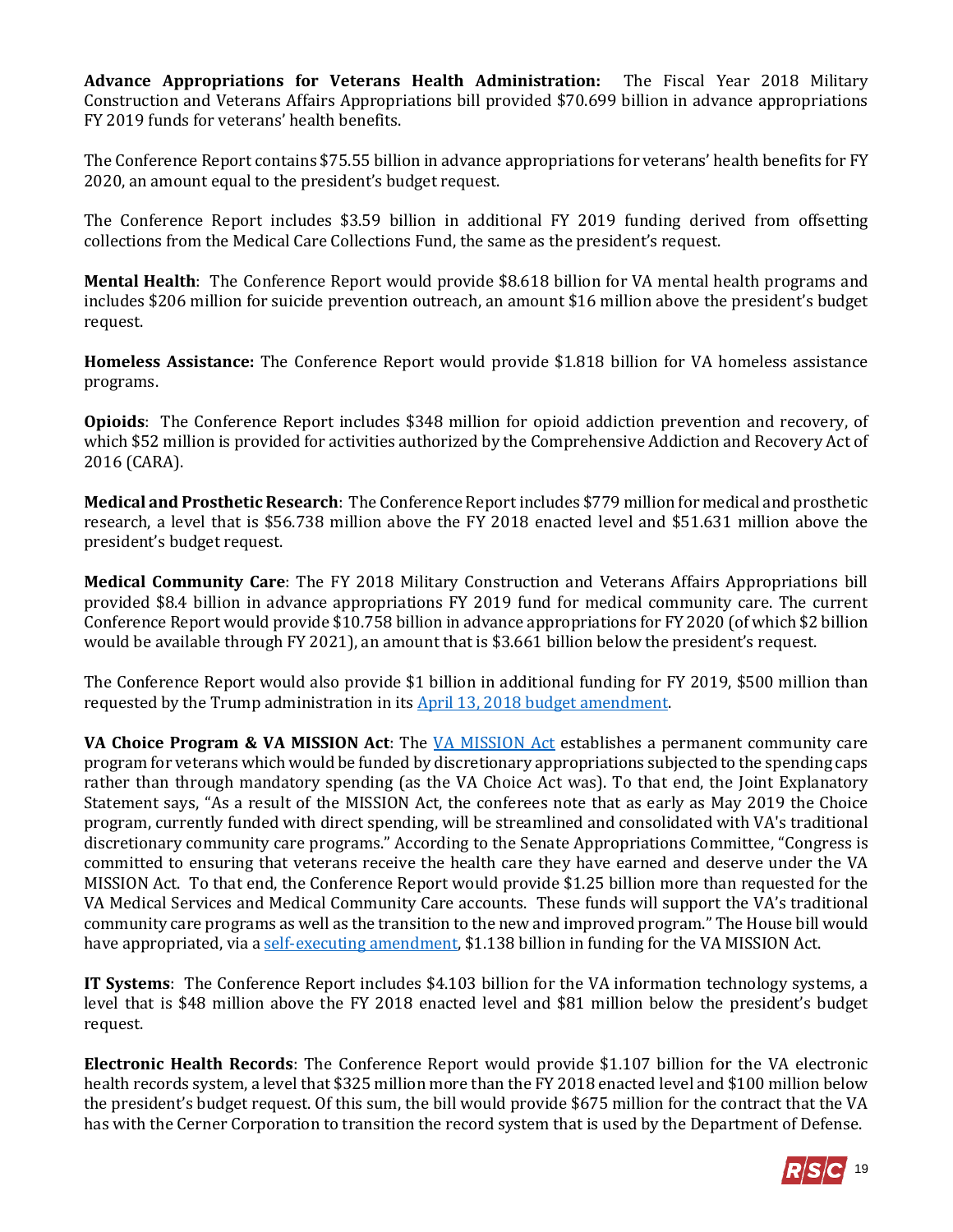**VA Office of Inspector General**: The Conference Report would provide \$192 million for the VA Office of Inspector General, \$28 million above the FY 2018 level and \$20 million above the president's budget request.

**VA Construction:** The Conference Report would provide \$1.127 billion for major VA construction projects, an amount equal the president's budget request and \$615 million above the FY 2018 enacted level.

Additionally, the Conference Report would provide \$649 million for minor VA construction projects, \$57 million below the president's budget request and \$306 million above the FY 2018 enacted level.

The Conference Report also appropriates an additional \$2 billion for a VA infrastructure initiative that will go toward infrastructure improvements including new construction.

#### **Title III: Related Agencies:**

*Net Total Discretionary in Thousands of Dollars*

| <b>FY18</b><br><b>Enacted</b> | <b>FY19</b><br>President<br><b>Request</b> | <b>FY19</b><br><b>Conference</b> | FY19 vs<br>18<br><b>Enacted</b> | FY19 vs<br>President |
|-------------------------------|--------------------------------------------|----------------------------------|---------------------------------|----------------------|
| 424,700                       | 317,655                                    | 317,655                          | $-103,145$                      | $+73,855$            |

The Conference Report would provide a total of \$317.655 million for the other related agencies funded by the bill, including the American Battle Monuments Commission, the U.S. Court of Appeals for Veterans Claims, Army Commentarial Expenses, and the Armed Forces Retirement Home.

# **Title IV: Overseas Contingency Operations (OCO):**

*Net Total Discretionary in Thousands of Dollars*

| <b>FY18</b><br><b>Enacted</b> | <b>FY19</b><br>President<br><b>Request</b> | <b>FY19</b><br>House<br><b>Level</b> | FY19 vs<br>18<br><b>Enacted</b> | FY19 vs<br>President |
|-------------------------------|--------------------------------------------|--------------------------------------|---------------------------------|----------------------|
| 750,000                       | 921.420                                    | 921,420                              | $+171.420$                      |                      |

The Conference Report would provide \$921 million for military construction projects using the OCO account. This is the same as the president's budget request and \$117 million more than the enacted FY 2018 level. OCO spending is exempted from the annual spending caps established by the Budget Control Act. A list of construction projects funded by Title IV can be found here.

# **NOTABLE POLICY PROVISIONS:**

**American Steel**: The Conference Report includes a rider that prohibits the procurement of steel unless American producers have been allowed to compete.

**Arlington National Cemetery**: The Conference Report prohibits use of military construction funds from being used for planning and design and construction of projects at Arlington National Cemetery. Notwithstanding this prohibition, the bill would provide \$30 million, to remain available until expended, for completion of the Defense Access Roads project and land acquisition for Arlington National Cemetery.

**Guantanamo Bay:** The Conference Report includes a rider prohibiting the use of funds to close Guantanamo Bay. The bill includes language prohibiting the use of funds for the renovation, expansion, or construction of any facility in the continental United States for the purpose of housing any individual who has been detained at Guantanamo Bay. The House bill would have provided \$69 million for a new detention facility at Guantanamo Bay, but the Conference Report would not.

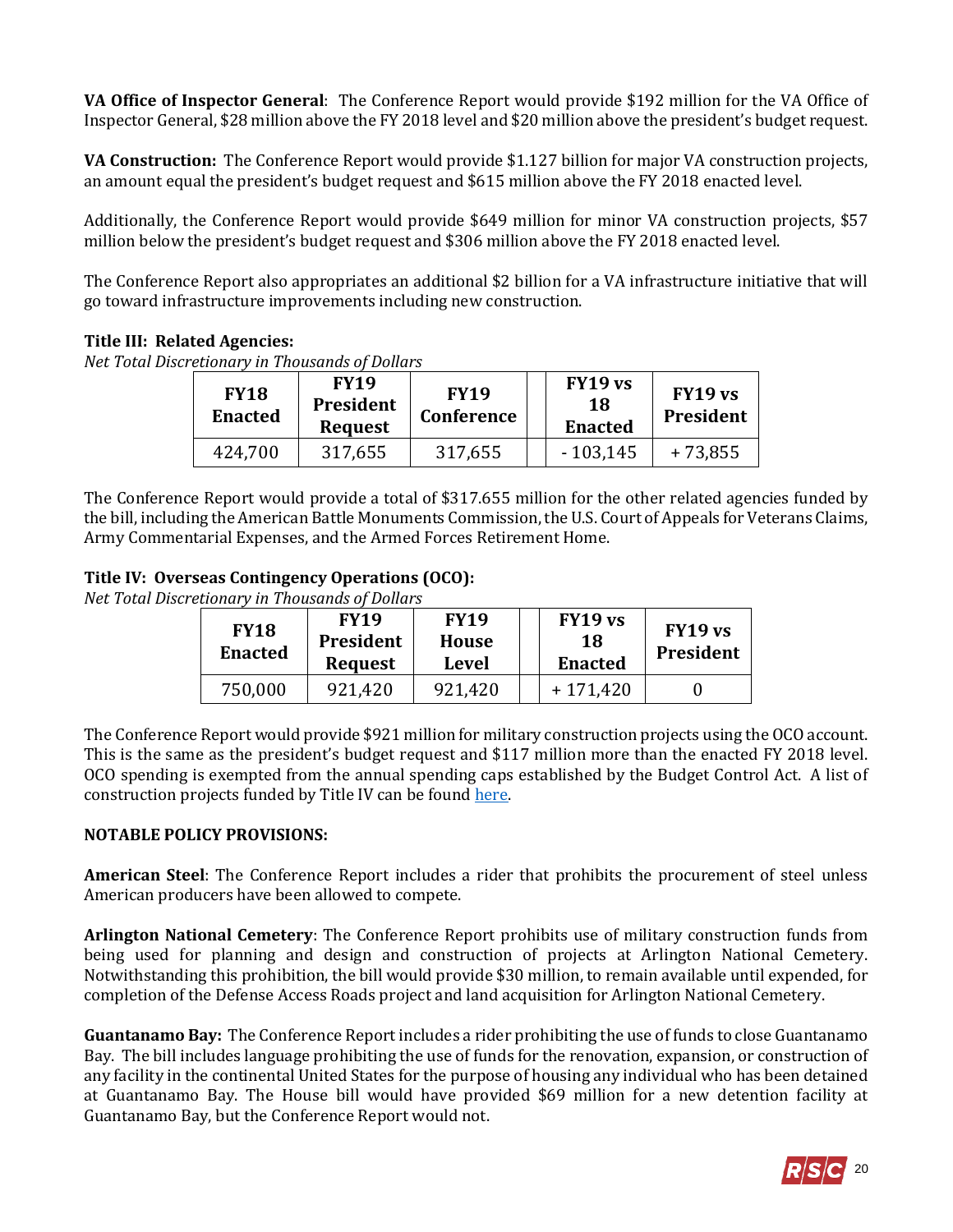**RED HORSE Squadrons**: The Conference Report would prohibit use of funds to consolidate or relocate any element of a United States Air Force Rapid Engineer Deployable Heavy Operational Repair Squadron Engineer (RED HORSE) outside of the United States until the Air Force conducts a cost analysis and certifies the preferred site for the consolidation or relocation yields the greatest cost savings.

**Diabetes Equipment Procurement:** The Conference Report prohibits use of VA from being used to replace the current system by which the Veterans Integrated Service Networks select and contract for diabetes monitoring supplies and equipment.

**Fertility Counseling & Adoption Expenses:** The Conference Report would make medical services funding available for use by veterans with service-connected disabilities for fertility counseling and adoption expenses reimbursement.

**Research Canines:** The Conference Report would prohibit use of funds to conduct research using canines unless the scientific objectives of the study can only be met by research with canines.

**Bankruptcy:** The House and Senate Committee Reports would direct the VA to submit a report outlining the legislative authority needed to exclude VA and DOD disability benefits from the calculation of a bankruptcyfiler's disposable income.

**Native Hawaiian Small Businesses:** Such businesses would be exempt from the public –private competition requirements set forth in section 842 of the FY 2006 Transportation, Treasury, Housing and Urban [Development, the Judiciary Appropriations Act.](https://www.gpo.gov/fdsys/pkg/PLAW-109publ115/html/PLAW-109publ115.htm) 

**Social Security Number at VA**: The Conference Report would direct the discontinuation of the usage of social security numbers with the Department of Veterans Affairs.

# **COMMITTEE ACTION:**

The House passed  $\frac{235 - 179}{2}$  its consolidated Energy and Water, Military Construction and Veterans Affairs, Legislative Branch Appropriations Act on June 8, 2018.

The Senate passed  $86 - 5$  its consolidated Energy and Water, Military Construction and Veterans Affairs, Legislative Branch Appropriations Act on June 25, 2018.

The Conference Committee filed its Conference Report on September 10, 2018.

# **ADMINISTRATION POSITION:**

A Statement of Administration Policy is not available.

# **CONSTITUTIONAL AUTHORITY:**

"Congress has the power to enact this legislation pursuant to the following: The principal constitutional authority for this legislation is clause 7 of section 9 of article I of the Constitution of the United States (the appropriation power), which states: ''No Money shall be drawn from the Treasury, but in Consequence of Appropriations made by Law. . . .'' In addition, clause 1 of section 8 of article I of the Constitution (the spending power) provides: ''The Congress shall have the Power . . . to pay the Debts and provide for the common Defence and general Welfare of the United States. . . .'"Together, these specific constitutional provisions establish the congressional power of the purse, granting Congress the authority to appropriate funds, to determine their purpose, amount, and period of availability, and to set forth terms and conditions governing their use."